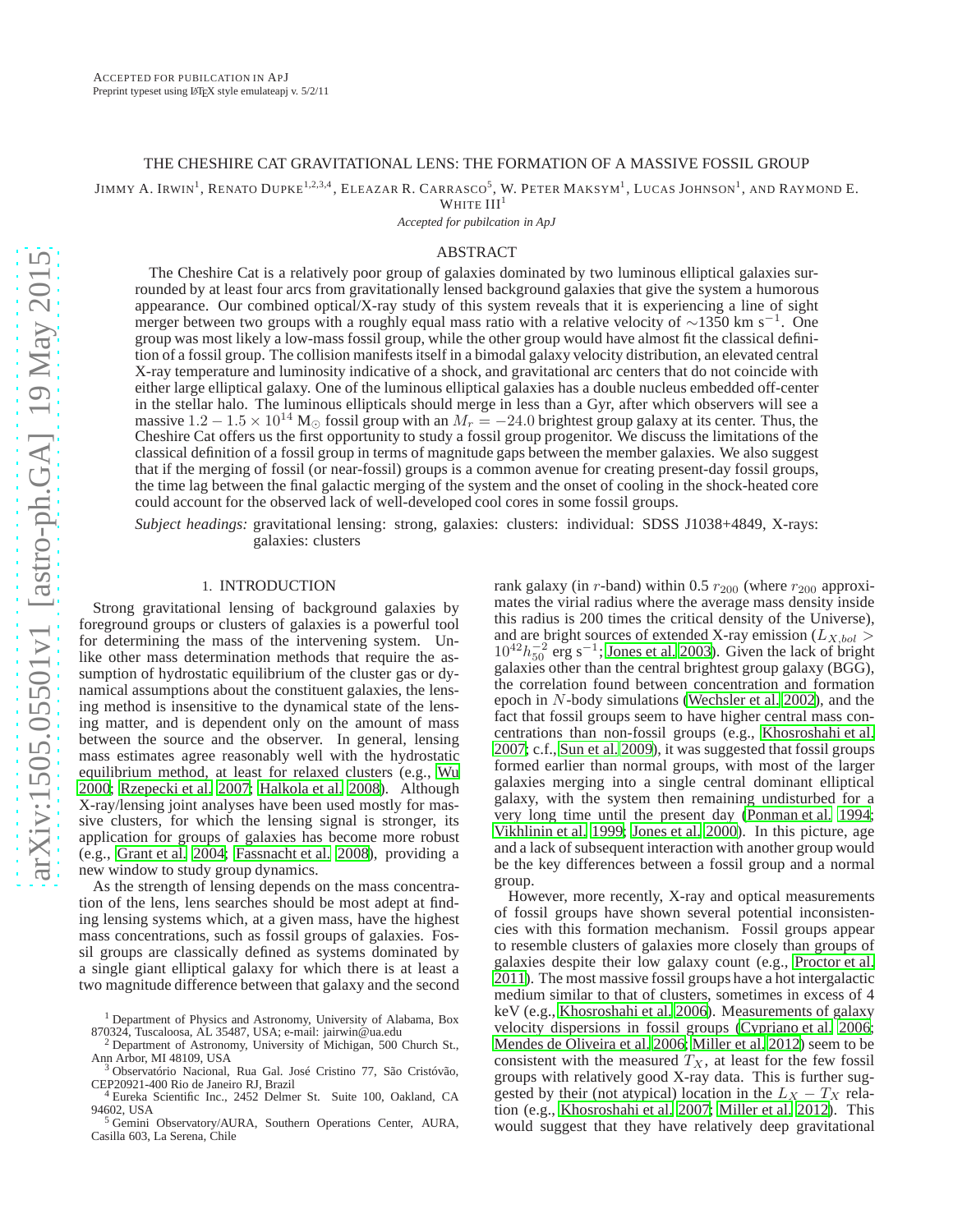potential wells typical of clusters, and not normal groups. Other studies, however, have not found substantial differences in the X-ray and optical scaling relations of fossil groups and normal groups [\(Sun et al. 2009](#page-14-8); [Voevodkin et al. 2010;](#page-14-17) [Harrison et al. 2012;](#page-14-18) [Girardi et al. 2014](#page-14-19)). A further inconsistency is that despite having high measured mass concentrations which would indicate early formation epochs, fossil groups in general do not have well-developed cool cores as would be expected from an old system with a cooling time less than the Hubble time [\(Khosroshahi et al. 2004,](#page-14-20) [2006;](#page-14-13) [Sun et al. 2004](#page-14-21)). Conversely, non-fossil groups often do exhibit cool cores [\(Finoguenov & Ponman 1999\)](#page-14-22).

Cosmological simulations indicate that the fossil stage of a group might be transitory in nature over the lifetime of the group. N-body simulations of a cube 80 Mpc on a side by [von Benda-Beckmann et al.](#page-14-23) [\(2008\)](#page-14-23) showed that nearly half of the simulated fossil groups identified at  $z=0$  would not be identified as such at  $z=0.3$ , and virtually none would be identified as fossil groups at  $z=0.93$ . Conversely, few of the fossil groups identified at  $z=0.93$  remained fossil groups until  $z=0$ , with subsequent infall of one or more luminous galaxies after  $z=0.93$  removing the group from fossil group status by dropping the magnitude gap between the first and second rank galaxies below 2.0. In addition, [Dariush et al. \(2010\)](#page-14-24) find that 90% of fossil groups identified in simulations by magnitude gap arguments become non-fossil groups after ∼4 Gyr as a result of infall of luminous galaxies. Thus, it is not clear whether fossil groups truly have a different formation mechanism from normal groups. On one hand, their observed galaxy luminosity distributions are distinct from non-fossil groups; on the other hand the fossil group status of a group seems rather easy to alter with simply the infall of a single luminous galaxy, a process that apparently occurs frequently according to simulations.

In this paper, we use the strongly lensed Cheshire Cat galaxy group to better understand how groups pass in and out of the fossil group stage via merging. We assume a cosmology of  $H_0 = 70 \text{ km s}^{-1} \text{ Mpc}^{-1}$ ,  $\Omega_M = 0.27$ , and  $\Omega_{\Lambda} = 0.73$ , so that at the group redshift of  $z = 0.431$ ,  $1'' = 5.67$  kpc. All our masses and radii are given in units of  $(h/h_{70})^{-1}$ , while all our equations specifically state the  $h^{-1}_{70}$  dependence. We discuss the properties of the group in § [2.](#page-1-0) We describe the *Gemini* GMOS, *Chandra*, and *Hubble Space Telescope (HST)* data preparation and analysis in § [3,](#page-1-1) § [4,](#page-6-0) and § [5,](#page-7-0) respectively. We discuss our results in  $\S$  [6,](#page-7-1) and summarize our findings in § [7.](#page-13-0)

### <span id="page-1-0"></span>2. THE CHESHIRE CAT GRAVITATIONAL LENS

As mentioned above, groups with high central mass concentrations should make them more efficient strong gravitational lenses, capable of being detected by the Sloan Digital Sky Survey (SDSS). One such very peculiar strong lens system is SDSS J103842.59+484917.7, informally known as the Cheshire Cat [\(Carroll 1865](#page-14-25)) Lens. The Cheshire Cat Lens was discovered by the Cambridge Sloan Survey of Wide Arcs in the Sky [\(Belokurov et al. 2009](#page-14-26)), and independently by [Kubo et al. \(2009\)](#page-14-27). The unusual visual nature of the system (Figure [1](#page-2-0) and Figure [4\)](#page-8-0) results from four separate background galaxies with redshifts ranging from 0.80 to 2.78 [\(Bayliss et al. 2011\)](#page-14-28) being lensed by a foreground galaxy group dominated by two closely spaced elliptical galaxies. These two bright elliptical galaxies representing the "eyes" of the Cheshire Cat are SDSS J103843.58+484917.7 and SDSS J103842.68+484920.2 at redshifts  $z = 0.426$ 

and  $z = 0.433$ , respectively, surrounded by a collection of much fainter galaxies. Hereafter, we will refer to SDSS J103843.58+484917.7 as the eastern eye and SDSS J103842.68+484920.2 as the western eye. The Einstein radii of the four lensed galaxies range from  $9\rlap.{''}0 - 12\rlap.{''}$ .5 (51–71 kpc). The total projected mass enclosed within the outermost ring is  $3.3 \times 10^{13}$  M<sub>☉</sub> [\(Belokurov et al. 2009\)](#page-14-26), about a factor of ten greater than the mass of the Local Group in a volume with a radius only slightly greater than the Milky Way–Large Magellanic Cloud distance. The redshift difference between the two bright eye galaxies corresponds to an 1800 km s<sup> $-1$ </sup> rest frame velocity difference. We argue below that the two galaxies are at the same distance but with high relative velocity, rather than the redshift difference being due to the Hubble flow. The high relative velocity combined with other merging indicators presented below suggests that the eye galaxies are BGGs of two groups (which we designate 'G1' for the eastern eye group, and 'G2' for the western eye group) that are in the process of merging in a line of sight collision. Furthermore, our analysis indicates that one group was most likely a fossil group prior to the merger, while the other group was a nearfossil group, and that once these eye galaxies merge, the system will become a massive fossil group. Thus, the Cheshire Cat appears to be a prime example of fossil groups leaving, and eventually re-establishing their fossil group status. Figure [1](#page-2-0) shows the spatial distribution of the spectroscopically confirmed galaxies members of the Cheshire Cat group. Open (blue) circles are galaxy members of the G1 group and open (red) squares are the galaxy members of the G2 group. The diamonds (yellow) are the spectroscopically confirmed background and foreground galaxies. Galaxies with no redshift information are marked with a cross (yellow).

Previous work has studied the galaxy population and strong/weak lensing of the Cheshire Cat and established a virial mass ( $M_{200}$ ) in the range of 1.0–2.9 ×10<sup>14</sup> M<sub>☉</sub>,  $r_{200}$ of 1.5 Mpc, a concentration parameter  $(c_{200})$  of 17–34, and a galaxy richness parameter  $(N_{200})$  of 25 (all values have been scaled to our adopted cosmology; [Bayliss et al. 2011](#page-14-28); [Oguri et al. 2012](#page-14-29); [Wiesner et al. 2012](#page-14-30)). In particular,  $c_{200}$ is quite high compared to other lensed systems studied in [Oguri et al.](#page-14-29) [\(2012\)](#page-14-29) and [Wiesner et al.](#page-14-30) [\(2012\)](#page-14-30).

# <span id="page-1-1"></span>3. *GEMINI* AND IMAGING AND SPECTROSCOPIC DATA ANALYSIS

The optical observations (imaging and spectroscopy) were performed with the *Gemini* Multi-Object Spectrograph (hereafter GMOS; [Hook et al. 2004](#page-14-31)) at the *Gemini* North Telescope in Hawaii, in queue mode, as part of the program GN-2011A-Q-25.

The direct images were recorded through the  $r'$  and  $i'$  filters during the night of 2011 January 4, in dark time, with seeing median values of 0.'8 and 0.'9 for the  $r'$  and  $i'$  filters, respectively. The night was not photometric. Three 300 s exposures (binned by two in both axes, with pixel scale of  $0''$  146) were observed in each filter. Offsets between exposures were used to take into account the gaps between the CCDs (37 unbinned pixels) and for cosmic ray removal. The images were processed with the *Gemini* GMOS package version 1.8 inside IRAF<sup>6</sup> . The images were bias/overscan-subtracted, trimmed and flat-fielded. The final processed images were registered

<sup>&</sup>lt;sup>6</sup> IRAF is distributed by NOAO, which is operated by the Association of Universities for Research in Astronomy Inc., under cooperative a agreement with the National Science Foundation.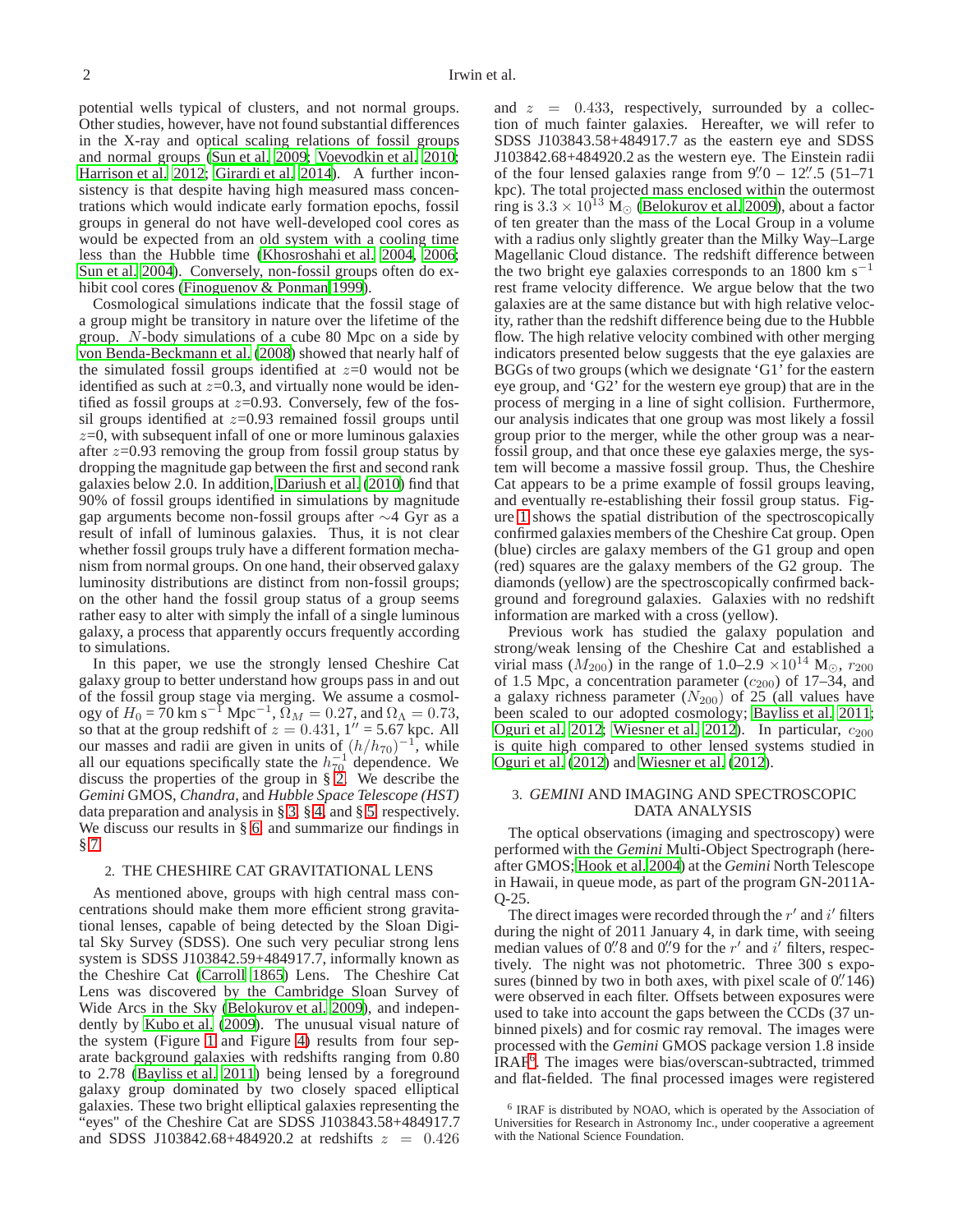

<span id="page-2-0"></span>**Figure 1.** GMOS-S pseudo-color image of the Cheshire Cat group. The size of the image is  $\approx 5.4 \times 5.4$  arcmin<sup>2</sup>. Open (blue) circles are galaxies members of the G1 group and the open (red) squares are galaxies members of the G2 group. Open (green) diamonds are background and foreground galaxies. Galaxies with no redshift information and with  $r' < 23$  mag and  $r' \cdot i' < 0.8$  are represented by the (yellow) crosses. The red circle represents the virial radius of 1.3 Mpc  $(229'')$ .

to a common pixel position and then combined. Because the group was observed under non-photometric conditions, we used the values listed in the Gemini Performance Monitoring webpage<sup>7</sup> of 28.22 and 28.15 mag for  $r'$  and  $i'$  filters, respectively (values closest to the date of the observations), as an approximate zero point for the photometry.

Object detection and extraction of the photometric parameters were obtained with the program Source Extractor [\(Bertin & Arnouts 1996](#page-14-32)). The parameter MAG\_AUTO was adopted as the value for the total magnitude of the objects. Colors were derived by measuring fluxes inside a fixed circular aperture of 1"2 in diameter (∼8 pixels) in both filters. Because the images were observed under non-photometric conditions, we have to determine the correction (offset) necessary to apply to the magnitudes due to the effect of the extinction produced by the clouds during the observations. The correction was determined by comparing the magnitudes of well isolated and non-saturated field stars, measured at a fixed circular aperture of 3′′, with the magnitudes of the same stars, measured inside the same aperture (the fiber magnitude), from the Sloan Digital Sky Survey Data Release 8 (SDSS DR8)<sup>8</sup>. The comparison yielded an offset between the SExtractor magnitudes and the SDSS DR8 magnitudes of  $-0.41\pm0.07$  mag and  $-0.41 \pm 0.12$  mag for the r<sup>7</sup> and i' filters, respectively. The magnitudes in the final catalog were corrected by these off-

sets. The final galaxy catalog contains the total magnitudes in  $r'$  and  $i'$ , colors and other structural parameters for 595 objects classified as galaxies, inside an area of  $\sim 5 \times 5$  arcmin<sup>2</sup>. The galaxies were defined as objects with SExtractor *stellarity* flag  $\leq 0.6$  and brighter than  $r' = 24.5$  mag ( $M_{r'} = -17.7$ mag), which is the magnitude where the number counts start to turn over.

All galaxies brighter than  $r' = 22$  mag and with  $r' \cdot i' < 0.8$ mag were selected for spectroscopic follow-up (151 galaxies). Two masks were designed for the observations, one with 36 galaxies and another with 39 galaxies (∼50% of the selected sample). The two masks were observed between 2011 May 23 and 2011 July 01. All spectra were observed during dark time, with median seeing values of 0.<sup>7</sup> 8 and under photometric conditions. The spectra were acquired using the R400 grating centered at 7000 Å, in order to maximize the wavelength coverage for galaxies at the cluster distance. For each mask, a total exposure time of 2.5 hr  $(5 \times 1800 \text{ s})$  was used. Small offsets of ∼50 Å in spectral direction toward the blue and/or the red were applied between exposures to avoid any lost or important emission/absorption lines presented in the spectra that could lie in the gaps between the GMOS CCDs. Spectroscopic dome flats and CuAr comparison lamp spectra were taken before or after each science exposure.

The spectra were reduced with the *Gemini* GMOS package, following the standard procedure. The science spectra, dome flats and comparison lamps were bias-subtracted and trimmed. Spectroscopic dome flats were processed by removing the calibration unit plus GMOS spectral response and the

<sup>7</sup> http://www.gemini.edu/sciops/instruments/performance-monitoring/dat a-products/gmos-n-and-s/photometric-zero-points

<sup>8</sup> http:// www.sdss3.org/dr8/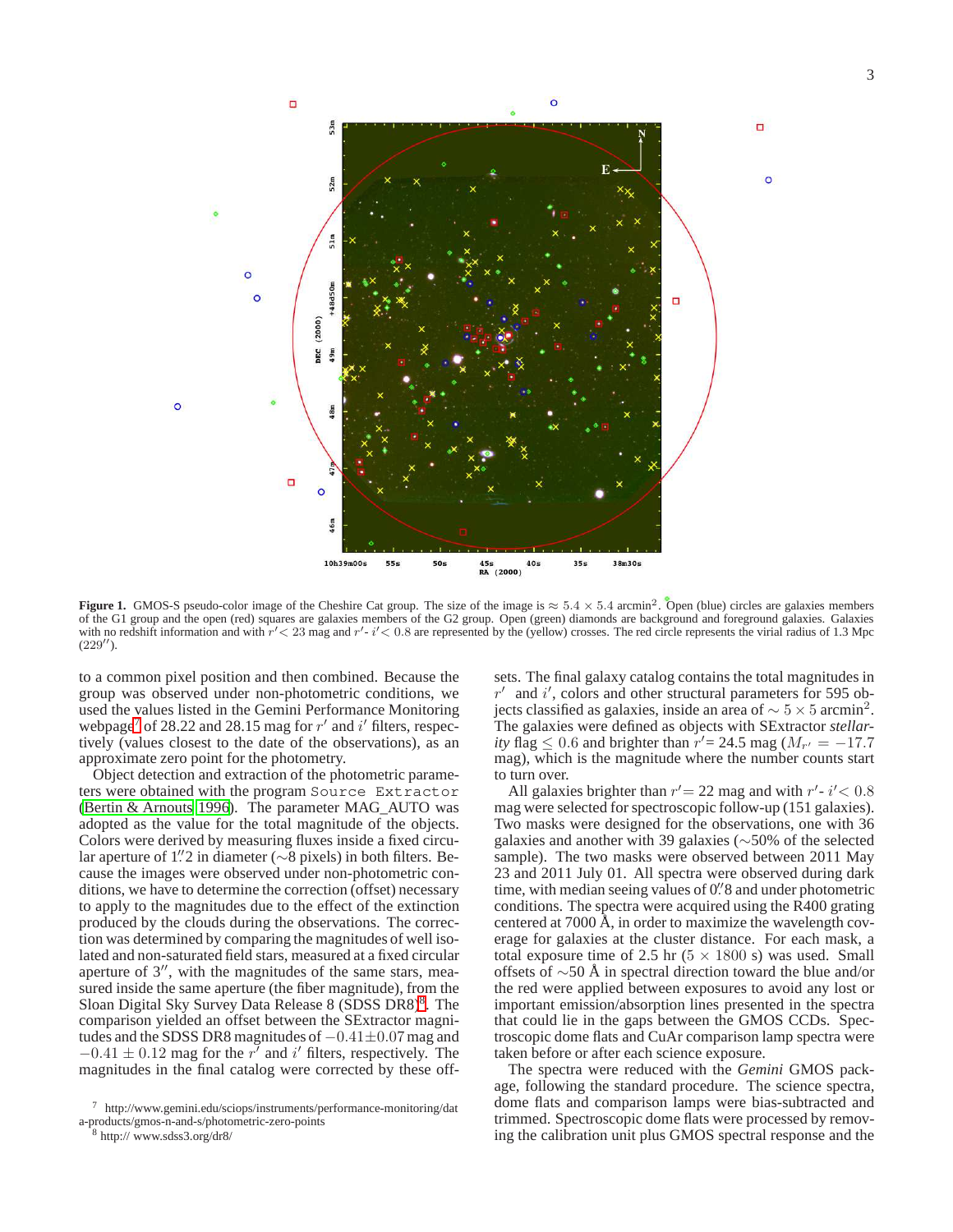calibration unit uneven illumination, normalizing and leaving only the pixel-to-pixel variations and the fringing. The 2- D spectra were then flat-fielded, wavelength calibrated (rms  $\sim 0.15 - 0.20$  Å), corrected by S-shape distortions, skysubtracted and extracted to a one-dimensional format using a fixed aperture of  $1\rlap.{''}2$  (1.5 $\times$  FWHM). The final extracted spectra have a resolution of  $\sim$ 7.5 Å at  $\sim$ 7000 Å (measured from the arc lines FWHM) with a dispersion of  $\sim$ 1.37 Å pixel−<sup>1</sup> , covering a wavelength interval of ∼4000–8400 Å (the wavelength coverage depends on the position of the slit in the GMOS field of view).

The redshifts of the galaxies were determined using the cross-correlation technique or emission line fitting. For galaxies with clear emission lines, the routine RVIDLINE in the IRAF RV package was used employing a line-by-line gaussian fit to measure the radial velocity. The residual of the average velocity shifts of all measurements were used to estimate the errors. For early-type galaxies, the observed spectra were cross-correlated with high signal-to-noise templates using the FXCOR program in the RV package inside IRAF. The errors given by FXCOR were estimated using the  $R$  statistic of [Tonry & Davis](#page-14-33) [\(1979\)](#page-14-33).

We were able to measure the redshift for 75 galaxies (100%) success rate) of which 34 had redshifts consistent with the Cheshire Cat. The calculated redshift, corrected to the heliocentric reference frame, the corresponding errors, the magnitudes and other relevant information are presented in Table [1.](#page-4-0) To supplement our sample, spectroscopic redshifts of galaxies in the area of the Cheshire Cat from the work of [Bayliss et al.](#page-14-34) [\(2014](#page-14-34)) were added to our sample. Based on a spectroscopic sample of 168 galaxies, [Bayliss et al. \(2014](#page-14-34)) obtained 23 redshifts within a physical radius of 2.0 Mpc of the center of the group that were not already in our GMOS catalog, of which 14 were identified as Cheshire Cat galaxies. The coordinates, magnitude and redshift of these 14 additional Cheshire Cat galaxies and nine foreground/background galaxies are shown in Table [1,](#page-4-0) and labeled as B1–B23.

Combining our group members with those in the [Bayliss et al. \(2014\)](#page-14-34) sample, there are 48 galaxies in the redshift interval between  $0.424 < z < 0.437$  that we identify as being part of the Cheshire Cat system. Thirty-six of the galaxies are located inside the GMOS field of view, which corresponds to the virial radius of the group of 1.3 Mpc (see below), and 12 are located between 1.0–1.5 virial radii (1.3 – 2.0 Mpc). We use only the galaxies inside the virial radius to calculate the virial mass and group richness values, while we use all 48 galaxies to derive the redshift distribution. The redshift distribution of these galaxies is shown in Figure [2.](#page-3-0) Two prominent peaks are visible in the redshift distribution, suggesting that there could be more than one structure along the line of sight of the group. In order to investigate its structure, we used the KMM test [\(Ashman et al. 1994\)](#page-14-35), which is appropriate to detect the presence of two or more components in an observational data set. We have considered whether the data is consistent with a single component or not. The results of applying the test in the homoscedastic mode (common covariance) yields strong evidence that the redshift distribution of member galaxies is at least bimodal, rejecting a single Gaussian model at a confidence level of 98.10% (Pvalue of 0.019). The P-value is another way to express the statistical significance of the test, and is the probability that a likelihood test statistic would be at least as large as the observed value if the null hypothesis (one component in this case) were true. Assuming two components, the procedure



<span id="page-3-0"></span>**Figure 2.** Histogram of the redshift distribution of 48 spectroscopically confirmed galaxies belonging to the Cheshire Cat. Galaxies have been separated into the eastern eye group (G1, 19 galaxies; dashed line) and western eye group (G2, 29 galaxies; solid line). The shaded histogram represents the seven galaxies with posterior probabilities of group memberships between 58% and 62% (2 galaxies in G1 and 5 galaxies in G2; see text). The smooth curves represent the best fit to a bimodal velocity distribution. The individual galaxy redshifts are shown as vertical lines at the top of the Figure. "E" and "W" represent the redshifts of the eastern and western eye galaxies, respectively.

assigns a mean value of  $z \sim 0.428$  and  $z \sim 0.433$  with 19 (41%) and 29 (59%) galaxies for the structures, respectively (groups we designate G1 and G2 in Figure [2\)](#page-3-0). We used the posterior probability of group membership given by KMM to assign the galaxies to each group. Seventeen out of 19 galaxies in group G1 and 24 out of 29 galaxies in group G2 have a probability  $> 80\%$  to be a members of these groups. Two of the galaxies in group G1 have a probability ∼63% to be members of this group. In the case of group G2, there are five galaxies with a probability between 58% and 63% to be members of this group. It can not be ruled out the possibility that these galaxies are part of a smaller group located between G1 and G2 groups or are part of a filament connecting the two structures. The membership flag and galaxy group assignments are given in the last column of Table [1.](#page-4-0) The seven galaxies with lower probability to be members of groups G1 and G2 are represented by the shaded histogram in Figure [2.](#page-3-0)

We have used the bi-weight estimator for location and scale [\(Beers et al. 1990](#page-14-36)) to calculate the average redshift and the line of sight velocity dispersion of the Cheshire Cat group as as whole. We used an iterative procedure by calculating the location and scale using the Robust Statistics (ROSTAT) program [\(Beers et al. 1990](#page-14-36)) and applying a  $3\sigma$  clipping algorithm to the results. We repeated this procedure until the velocity dispersion converged to a constant value. We calculate an average redshift for the group of  $0.430877 \pm 0.000307$ and a line of sight velocity dispersion of  $\sigma_{los} = 659 \pm 69$  km  $s^{-1}$ . Given this velocity dispersion and using the prescrip-tion of [Heisler & Bahcall](#page-14-37) [\(1985\)](#page-14-37), the virial mass is  $(1.5 \pm 1)$ 0.2)  $\times$  10<sup>14</sup> M<sub>☉</sub>, and the virial radius is 1.3  $\pm$  0.1 Mpc,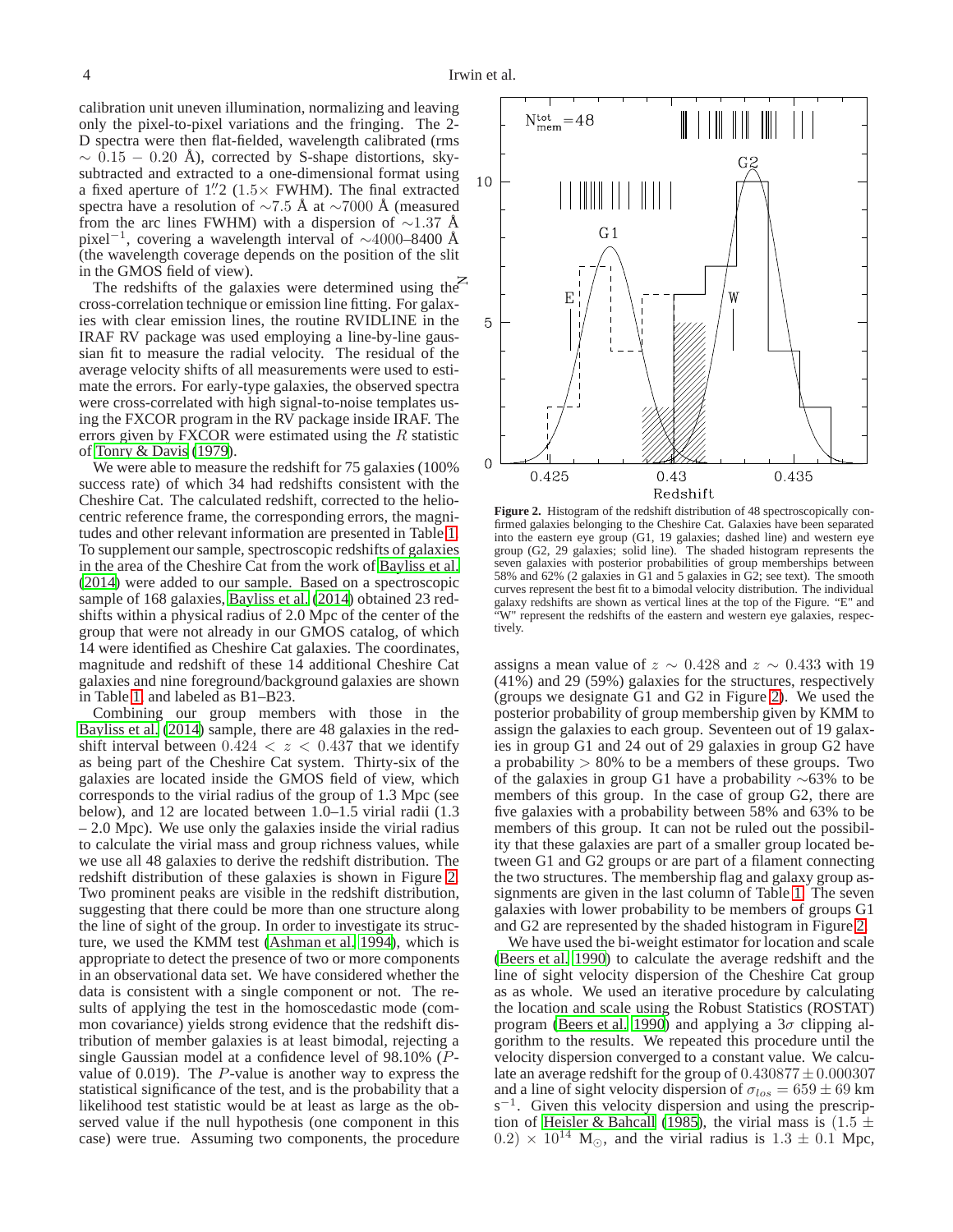**Table 1** Redshifts and magnitudes of the observed galaxies

<span id="page-4-0"></span>

| ID<br>(1)          | R.A.<br>(2)                  | Decl.<br>(3)                         | $r^\prime$<br>(4)             | i'<br>(5)           | $(r'-i')$<br>(6) | $\boldsymbol{z}$<br>(7) | $\Delta(z)$<br>(8)   | $R/\text{#em.}$ lines<br>(9)                    | Member?<br>(10)    |
|--------------------|------------------------------|--------------------------------------|-------------------------------|---------------------|------------------|-------------------------|----------------------|-------------------------------------------------|--------------------|
| 387                | 10 38 31.884                 | $+484938.75$                         | 20.76                         | 20.42               | 0.40             | 0.246811                | 0.000120             | $\overline{7}$<br>$\cdots$ /                    | N                  |
| 405                | 10 38 33.036                 | $+484845.68$                         | 20.01                         | 19.72               | 0.33             | 0.246617                | 0.000267             | 3.83/                                           | N                  |
| 403<br>446         | 10 38 33.072<br>10 38 33.648 | $+48$ 49 32.38<br>$+48$ 49 19.02     | 21.19<br>22.33                | 20.51<br>21.70      | 0.67<br>0.59     | 0.432056<br>0.426248    | 0.000133<br>0.000087 | 4.79/<br>$7.99/ \cdots$                         | Y/G2<br>Y/G1       |
| 532                | 10 38 34.728                 | $+484813.10$                         | 22.54                         | 21.74               | 0.78             | 0.802925                | 0.000110             | $\cdots$ / 2                                    | N                  |
| 535                | 10 38 34.836                 | $+484954.95$                         | 21.60                         | 20.90               | 0.66             | 0.429267                | 0.000177             | 4.52/                                           | Y/G1               |
| 590                | 10 38 35.700                 | $+48\,48\,20.09$                     | 21.77                         | 21.36               | 0.38             | 0.470159                | 0.000083             | $\cdots$ / 6                                    | N                  |
| 611<br>654         | 10 38 36.060<br>10 38 36.708 | $+484833.55$<br>$+485015.54$         | 22.45<br>22.83                | 21.75<br>22.39      | 0.73<br>0.40     | 0.512468<br>0.601393    | 0.000077<br>0.000267 | 8.97/<br>3.77/                                  | N<br>N             |
| 679                | 10 38 37.320                 | $+485033.11$                         | 20.37                         | 20.05               | 0.39             | 0.247048                | 0.000267             | 4.89/                                           | N                  |
| 702                | 10 38 37.464                 | $+484908.69$                         | 21.45                         | 20.80               | 0.64             | 0.430621                | 0.000100             | $9.56/ \cdots$                                  | Y/G2               |
| ă694<br>764        | 10 38 38.220                 | $+48$ 47 43.33                       | 20.36<br>20.37                | 19.81<br>20.04      | 0.57             | 0.441562<br>0.321436    | 0.000267             | $5.16/ \cdots$<br>4.95/                         | N<br>N             |
| 788                | 10 38 38.544<br>10 38 39.120 | $+485045.20$<br>$+484902.96$         | 20.15                         | 19.73               | 0.34<br>0.42     | 0.239652                | 0.000267<br>0.000043 | $\cdots$ / 8                                    | N                  |
| 830                | 10 38 39.804                 | $+48$ 49 44.22                       | 22.76                         | 22.12               | 0.58             | 0.433140                | 0.000153             | $5.20/ \cdots$                                  | Y/G2               |
| 893                | 10 38 40.596                 | $+484820.95$                         | 22.63                         | 22.03               | 0.59             | 0.661674                | 0.000254             | $\cdots$ / 4                                    | N                  |
| 905<br>894         | 10 38 40.956<br>10 38 41.100 | $+484935.26$<br>$+484820.81$         | 21.92<br>22.19                | 21.30<br>21.55      | 0.64<br>0.60     | 0.431102<br>0.426418    | 0.000103<br>0.000267 | 11.46/<br>8.50/<br>$\overline{\mathbf{4}}$      | Y/G2<br>Y/G1       |
| 952                | 10 38 41.712                 | $+484850.72$                         | 21.92                         | 21.26               | 0.66             | 0.426842                | 0.000063             | $11.40/ \cdots$                                 | Y/G1               |
| 970                | 10 38 41.820                 | $+48$ 49 29.53                       | 22.30                         | 21.67               | 0.59             | 0.426719                | 0.000143             | 8.23/                                           | Y/G1               |
| 1006               | 10 38 42.432                 | $+484836.36$                         | 21.57                         | 20.90               | 0.66             | 0.433954                | 0.000087             | 12.14/                                          | Y/G2               |
| 1092<br>1012       | 10 38 42,720<br>10 38 43.188 | $+484920.28$<br>$+48$ 49 37.45       | 19.15<br>21.27                | 18.49<br>20.64      | 0.68<br>0.65     | 0.432519<br>0.428253    | 0.000157<br>0.000160 | 8.45/<br>9.02/                                  | $Y/G2$ (W)<br>Y/G1 |
| 983                | 10 38 43.332                 | $+484905.12$                         | 20.98                         | 20.25               | 0.71             | 0.433964                | 0.000130             | $8.15/ \cdots$                                  | Y/G2               |
| 972                | 10 38 43.584                 | $+48$ 49 17.83                       | 18.86                         | 18.21               | 0.67             | 0.425845                | 0.000140             | 8.56/                                           | Y/G1(E)            |
| 1090               | 10 38 43.836                 | $+485027.13$                         | 22.04                         | 21.34               | 0.72             | 0.552115                | 0.000267             | $4.84/ \cdots$                                  | N                  |
| 1224(B1)<br>1124   | 10 38 44.068<br>10 38 44.736 | $+48$ 49 06.11<br>$+484954.70$       | 23.28<br>21.49                | 22.67<br>20.87      | 0.61<br>0.64     | 0.433700<br>0.428783    | 0.000600<br>0.000093 | $\cdots$<br>12.40/                              | Y/G2<br>Y/G1       |
| 1164               | 10 38 44.916                 | $+48$ 49 18.12                       | 22.53                         | 21.94               | 0.62             | 0.430498                | 0.000093             | 8.92/                                           | Y/G2               |
| 1195               | 10 38 45.456                 | $+484912.79$                         | 21.96                         | 21.30               | 0.67             | 0.433063                | 0.000100             | 9.66/                                           | Y/G2               |
| 1222               | 10 38 45.816                 | $+484924.96$                         | 22.56                         | 21.94               | 0.66             | 0.433743                | 0.000127             | 7.33/                                           | Y/G2               |
| 1230<br>1265       | 10 38 45.996<br>10 38 46.428 | $+48$ 49 02.64<br>$+48$ 49 16.64     | 20.24<br>21.51                | 19.94<br>20.82      | 0.33<br>0.66     | 0.378415<br>0.431549    | 0.000050<br>0.000110 | $\cdots$ / 7<br>$8.06/ \cdots$                  | N<br>Y/G2          |
| 1305               | 10 38 46.860                 | $+48\,50\,14.68$                     | 22.01                         | 21.38               | 0.59             | 0.429240                | 0.000173             | $5.60/ \cdots$                                  | Y/G1               |
| 1329               | 10 38 47.148                 | $+48$ 49 28.09                       | 22.07                         | 21.38               | 0.66             | 0.434998                | 0.000147             | $7.09/ \cdots$                                  | Y/G2               |
| 1331               | 10 38 47.184                 | $+48$ 49 18.91                       | 21.50                         | 20.85               | 0.61             | 0.427146                | 0.000093             | 9.43/                                           | Y/G1               |
| 1340<br>1362       | 10 38 47.508<br>10 38 47.760 | $+48\ 50\ 19.14$<br>$+48\ 50\ 39.52$ | 20.59<br>19.26                | 20.12<br>18.68      | 0.57<br>0.59     | 0.461146<br>0.471193    | 0.000180<br>0.000140 | 7.29/<br>6.88/                                  | N<br>N             |
| 1393               | 10 38 48.372                 | $+484746.46$                         | 20.86                         | 20.27               | 0.61             | 0.429957                | 0.000123             | 8.83/                                           | Y/G1               |
| 1406               | 10 38 48.552                 | $+484830.85$                         | 22.21                         | 21.59               | 0.68             | 0.835114                | 0.000190             | $\cdots$ / 2                                    | N                  |
| 1438               | 10 38 49.020                 | $+48\ 50\ 47.62$                     | 22.27                         | 21.86               | 0.47             | 0.445005                | 0.000163             | $5.90/ \cdots$                                  | N                  |
| 1435 (B2)<br>1454  | 10 38 49.469<br>10 38 49.740 | $+484851.24$<br>$+484818.65$         | 21.89<br>20.21                | 21.43<br>19.82      | 0.56<br>0.37     | 0.426500<br>0.472110    | 0.000600<br>0.000193 | $\cdots$<br>8.09/                               | Y/G1<br>N          |
| 1576               | 10 38 51.432                 | $+484812.78$                         | 21.57                         | 21.00               | 0.59             | 0.433917                | 0.000270             | 2.30/                                           | Y/G2               |
| 1605               | 10 38 51.432                 | $+484848.74$                         | 22.66                         | 22.01               | 0.61             | 0.212771                | 0.000113             | 6.34/                                           | N                  |
| 1544<br>1696       | 10 38 51.972                 | $+484800.94$                         | 20.94                         | 20.67               | 0.39             | 0.434270<br>0.791988    | 0.000063             | $\cdots$ / 4<br>$\cdots$ /<br>$\overline{4}$    | Y/G2<br>N          |
| 1792               | 10 38 53.088<br>10 38 54.168 | $+48\,48\,25.81$<br>$+484851.84$     | 22.89<br>22.27                | 22.37<br>21.66      | 0.33<br>0.60     | 0.432626                | 0.000140<br>0.000150 | 5.88/                                           | Y/G2               |
| B <sub>3</sub>     | 10 38 24.822                 | $+484956.384$                        | $\ldots$                      | $\ldots$            | $\cdots$         | 0.43048                 | 0.00016              | $\ldots$                                        | Y/G2               |
| 2043               | 10 38 28.248                 | $+484851.98$                         | 22.70                         | 22.21               | 0.40             | 0.260293                | 0.000157             | $\cdots$ /<br>2                                 | N                  |
| 2049<br>2080       | 10 38 28.320                 | $+484856.23$                         | 21.83                         | 21.12               | 0.70             | 0.470996<br>0.890203    | 0.000103             | $9.13/ \cdots$                                  | N                  |
| 2107               | 10 38 29.436<br>10 38 29.508 | $+485028.32$<br>$+484859.90$         | 22.57<br>21.57                | 21.68<br>21.19      | 0.69<br>0.35     | 0.420291                | 0.000077<br>0.000200 | $\cdots$ /<br>$\overline{4}$<br>$\cdots$ /<br>6 | N<br>N             |
| 1356               | 10 38 31.272                 | $+48$ 49 48.32                       | 21.51                         | 20.95               | 0.59             | 0.430565                | 0.000123             | $6.64/ \cdots$                                  | Y/G2               |
| 2184               | 10 38 31.308                 | $+485006.68$                         | 19.18                         | 18.86               | 0.40             | 0.208317                | 0.000267             | $7.29/ \cdots$                                  | Ν                  |
| 381                | 10 38 32.424                 | $+48$ 47 43.87                       | 22.34<br>22.81                | 21.80               | 0.54             | 0.431942                | 0.000137             | $5.63/ \cdots$<br>2.84/                         | Y/G2               |
| 450<br>517         | 10 38 33.396<br>10 38 34.260 | $+484745.42$<br>$+48$ 47 40.49       | 22.37                         | 22.34<br>21.86      | 0.49<br>0.47     | 0.419921<br>0.472610    | 0.000203<br>0.000107 | $\cdots / 6$                                    | Ν<br>N             |
| 644                | 10 38 36.744                 | $+485127.58$                         | 22.47                         | 21.95               | 0.55             | 0.433904                | 0.000160             | $4.31/ \cdots$                                  | Y/G2               |
| 778                | 10 38 38.292                 | $+485135.71$                         | 20.24                         | 19.76               | 0.49             | 0.360463                | 0.000060             | $\cdots$ / 7                                    | Ν                  |
| 1096<br><b>B</b> 4 | 10 38 44.268<br>10 38 44.357 | $+485119.51$<br>+48 52 13.602        | 20.19<br>$\sim$ $\sim$ $\sim$ | 19.69<br>$\ldots$ . | 0.61<br>$\ldots$ | 0.431825                | 0.000140<br>0.00050  | $6.30/ \cdots$<br>$\ldots$ .                    | Y/G2               |
| 1112(B5)           | 10 38 44.990                 | $+484715.43$                         | 17.47                         | 17.01               | 0.48             | 0.11716<br>0.176120     | 0.000500             | $\cdots$                                        | Ν<br>Ν             |
| 1181               | 10 38 45.420                 | $+484659.34$                         | 22.84                         | 22.08               | 0.34             | 0.493398                | 0.000050             | $\cdots$ / 4                                    | N                  |
| <b>B6</b>          | 10 38 47.589                 | $+484552.831$                        | $\sim$ $\sim$ $\sim$          | $\ldots$ .          | $\ldots$         | 0.43289                 | 0.00034              | $\ldots$                                        | Y/G2               |
| 1385               | 10 38 49.020                 | $+484717.56$                         | 21.82                         | 21.28               | 0.67             | 0.451399                | 0.000167             | $6.49/ \cdots$<br>$\ldots$ .                    | Ν                  |
| B7<br>1674         | 10 38 49.644<br>10 38 52.764 | +48 52 20.771<br>$+484810.04$        | $\ldots$<br>22.34             | $\ldots$<br>21.68   | $\ldots$<br>0.58 | 0.44164<br>0.994848     | 0.00006<br>0.000180  | $\cdots$ /<br>$\overline{2}$                    | N<br>N             |
| 1681               | 10 38 52.764                 | $+484733.43$                         | 21.23                         | 20.59               | 0.62             | 0.433710                | 0.000083             | $11.96/ \cdots$                                 | Y/G2               |
| 1711               | 10 38 53.484                 | $+485007.44$                         | 21.60                         | 21.06               | 0.52             | 0.530524                | 0.000267             | $4.68/ \cdots$                                  | Ν                  |
| 1787               | 10 38 54.420                 | $+485040.09$                         | 21.29                         | 20.63               | 0.68             | 0.434060                | 0.000077             | $12.58/ \cdots$                                 | Y/G2               |
| 1782<br>1847       | 10 38 54.708<br>10 38 55.068 | $+485013.63$<br>$+485037.82$         | 22.69<br>22.66                | 21.90<br>22.24      | 0.72<br>0.63     | 0.891784<br>0.892748    | 0.000127<br>0.000077 | $\cdots$ / 2<br>$\cdots$ /<br>$\overline{4}$    | N<br>N             |
| 253                | 10 38 55.536                 | $+484956.10$                         | 21.61                         | 20.76               | 0.80             | 0.542742                | 0.000093             | 12.37/                                          | N                  |
| 228                | 10 38 55.716                 | $+48494940$                          | 20.89                         | 20.40               | 0.42             | 0.239949                | 0.000017             | $\cdots$ / 8                                    | N                  |
| 208                | 10 38 55.932                 | $+48$ 47 18.71                       | 19.85                         | 19.39               | 0.49             | 0.190752                | 0.000294             | 2.75/                                           | N                  |
| 100                | 10 38 56.940                 | $+485004.63$                         | 20.30                         | 19.99               | 0.34             | 0.296108                | 0.000083             | $\cdots$ / 8                                    | N                  |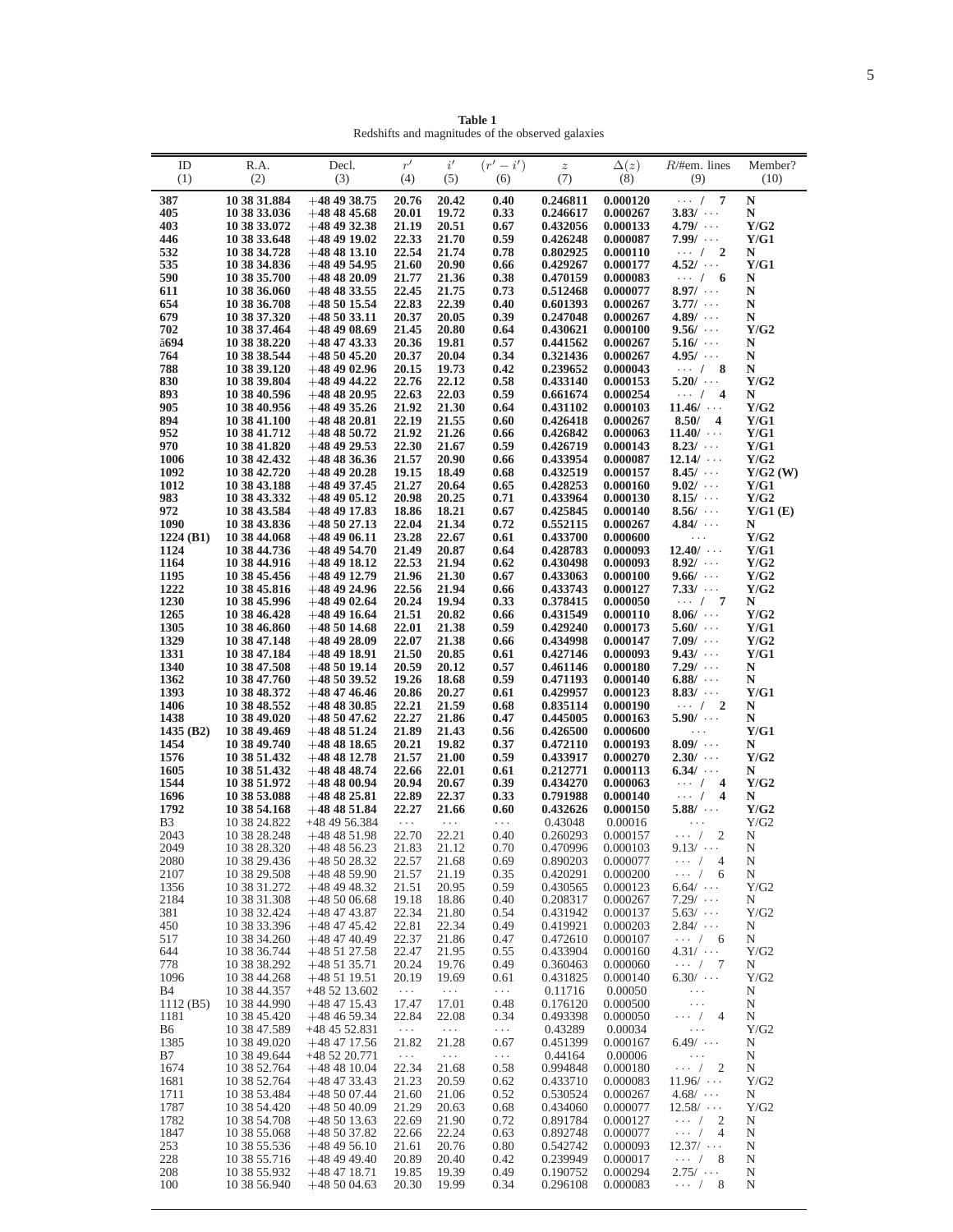**Table 1** Redshifts and magnitudes of the observed galaxies

| ID         | RA           | DEC           | r'       | i'       | $(r'-i')$ | $\boldsymbol{z}$ | $\Delta(z)$ | $R/\text{#em}$ . lines | Member?          |
|------------|--------------|---------------|----------|----------|-----------|------------------|-------------|------------------------|------------------|
| (1)        | (2)          | (3)           | (4)      | (5)      | (6)       | (7)              | (8)         | (9)                    | (10)             |
|            |              |               |          |          |           |                  |             |                        |                  |
| 63         | 10 38 57.660 | $+48473332$   | 21.10    | 20.43    | 0.75      | 0.416682         | 0.000130    | $4.56/ \cdots$         | N                |
|            | 10 38 57.948 | $+485013.99$  | 21.42    | 20.70    | 0.78      | 0.502117         | 0.000287    | 7.91/                  | N                |
| 102        | 10 38 58.092 | $+48501662$   | 22.35    | 21.59    | 0.75      | 0.502978         | 0.000247    | $3.06/ \cdots$         | N                |
| 72         | 10 38 58.488 | $+48465606$   | 20.46    | 19.79    | 0.73      | 0.435771         | 0.000103    | $9.05/ \cdots$         | Y/G2             |
| 2          | 10 38 58.668 | $+484706.58$  | 20.89    | 20.22    | 0.66      | 0.435345         | 0.000223    | 5.02/                  | Y/G2             |
| <b>B8</b>  | 10 39 00.638 | +48 48 34.769 | $\cdots$ | .        | $\cdots$  | 0.20626          | 0.00050     | $\cdots$               | N                |
| <b>B9</b>  | 10 38 14.912 | +48 52 04.017 | $\cdots$ | .        | $\cdots$  | 0.42786          | 0.00013     | $\cdots$               | Y/GI             |
| <b>B10</b> | 10 38 15,809 | $+485259636$  | $\cdots$ | .        | $\cdots$  | 0.43042          | 0.00013     | $\cdots$               | Y/G2             |
| B11        | 10 38 25,802 | +48 44 42.486 | $\cdots$ | .        | $\cdots$  | 0.08975          | 0.00050     |                        | $\boldsymbol{N}$ |
| B12        | 10 38 37.863 | $+485325.550$ | $\cdots$ | .        | $\cdots$  | 0.42949          | 0.00009     | $\cdots$               | Y/GI             |
| B13        | 10 38 42.254 | +48 53 14.399 | $\cdots$ | .        | $\cdots$  | 0.11697          | 0.00050     | $\cdots$               | N                |
| B14        | 10 38 44,615 | +48 54 15.524 | $\cdots$ | .        | $\cdots$  | 0.42546          | 0.00022     | $\cdots$               | Y/GI             |
| B15        | 10 38 57.378 | $+484540.897$ | $\cdots$ | $\cdots$ | $\cdots$  | 0.37074          | 0.00010     | $\cdots$               | N                |
| <i>B16</i> | 10 39 02.732 | $+484635.045$ | $\cdots$ | $\cdots$ | $\cdots$  | 0.42704          | 0.00016     | $\cdots$               | Y/GI             |
| B17        | 10 39 05 797 | +48 53 24.039 | $\cdots$ | $\cdots$ | $\cdots$  | 0.43186          | 0.00016     | $\cdots$               | Y/G2             |
| B18        | 10 39 05.940 | $+484645029$  | $\cdots$ | $\cdots$ | $\cdots$  | 0.43386          | 0.00011     | $\cdots$               | Y/G2             |
| <i>B19</i> | 10 39 07.866 | +48 48 09.185 | $\cdots$ | $\cdots$ | $\cdots$  | 0.40277          | 0.00009     | $\cdots$               | N                |
| <b>B20</b> | 10 39 09,609 | $+484959268$  | $\cdots$ | $\cdots$ | $\cdots$  | 0.42759          | 0.00011     | $\cdots$               | Y/GI             |
| B21        | 10 39 10.594 | $+485023643$  | $\cdots$ | $\cdots$ | $\cdots$  | 0.42996          | 0.00012     | .                      | Y/GI             |
| B22        | 10 39 14.033 | +48 51 28.229 | $\cdots$ | $\cdots$ | $\cdots$  | 0.44482          | 0.00014     | $\cdots$               | N                |
| B23        | 10 39 18.069 | $+484805.024$ | $\cdots$ | $\cdots$ | $\cdots$  | 0.42894          | 0.00009     | $\cdots$               | Y/GI             |
|            |              |               |          |          |           |                  |             |                        |                  |

**Note**. — Galaxies within 0.5  $r_{200}$ , 0.5 – 1.0  $r_{200}$ , and 1.0 – 1.5  $r_{200}$  of the X-ray centroid of the Cheshire Cat shown in bold, regular font, and italics, respectively. Column (1): source Extractor Galaxy ID, and arcseconds; Columns (4) and (5): total magnitudes in  $r'$  and  $i'$ ; Column (6): Sloan  $r'$ -  $i'$  color measured inside a fixed aperture of 1''2; Columns (7) and (8): redshift and the associated error, corrected to the heliocentric system; Column (9): the  $R$  value [\(Tonry & Davis 1979\)](#page-14-33) and/or the emission lines used to calculate the redshift; Column (10): membership flag: Y/G1 - member galaxy of G1, Y/G2 - member galaxy of G2, N - background/foreground galaxy.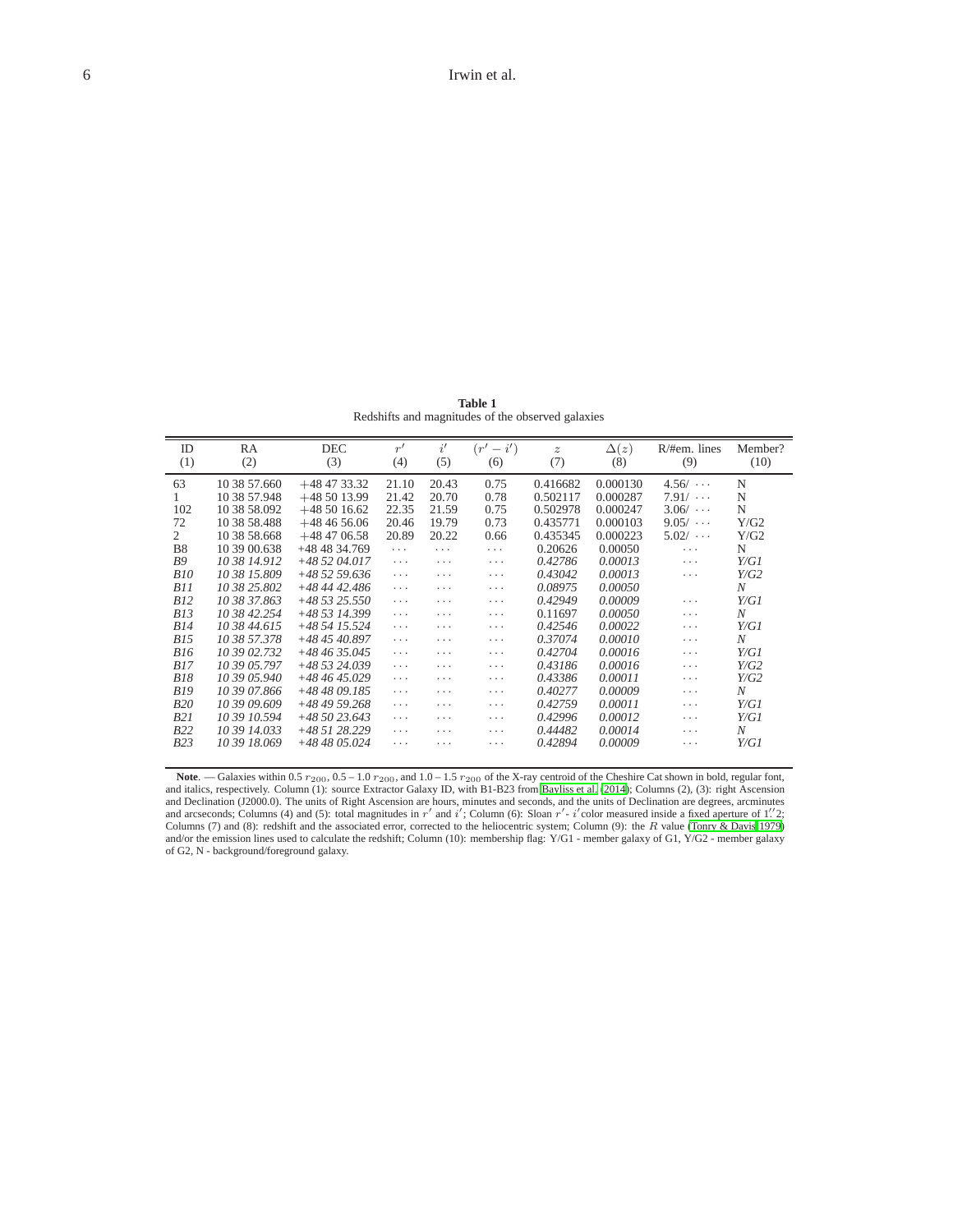with uncertainties at the 68% confidence intervals. We do the same thing for G1 and G2 separately, and find average redshifts of  $0.427751 \pm 0.000250$  and  $0.432867 \pm 0.000213$ , respectively, with with line of sight velocity dispersions of  $\sigma_{los} = 318 \pm 51$  km s<sup>-1</sup> and  $\sigma_{los} = 337 \pm 42$  km s<sup>-1</sup>, respectively (see Figure [2\)](#page-3-0). The two groups are separated by  $\sim$ 1350 km s<sup>-1</sup> in the group rest frame. The virial masses are  $(0.33\pm0.07)\times10^{14}$  M<sub>☉</sub> and  $(0.39\pm0.06)\times10^{14}$  M<sub>☉</sub>, while the virial radii are  $0.64 \pm 0.07$  Mpc and  $0.69 \pm 0.08$  Mpc for groups G1 and G2, respectively. The velocities of the eastern and western eye galaxies are shown with an "E" and "W," respectively. Curiously, neither eye is at the center of its respective group in velocity space. The eastern eye is offset to a lower velocity by  $\approx$ 570 km s<sup>-1</sup>, while the western eye is offset by only  $\approx 100$  km s<sup>-1</sup>.

Figure [3](#page-6-1) shows the color magnitude diagram (CMD) of the 595 galaxies brighter than  $r' = 24.5$  mag (black dots). The blue circles and the red squares represent the spectroscopically confirmed members of the G1 and G2 groups, respectively. Filled symbols represent galaxies within  $0.5 r_{200}$  of the combined system, while open symbols represent galaxies outside 0.5  $r_{200}$ . In the Figure we can see that the red sequence for galaxies members of the group show a moderate scatter in color. We also can see that galaxies members of the G1 group are slightly bluer than the galaxies members of the G2 group. There is a two magnitude gap in  $r'$  between the G1 central galaxy (galaxy 'E'; ID 972) and the next brightest confirmed G1 galaxy (ID 1393) within 0.5  $r_{200}$  (0.32 Mpc) of the G1 center. We note that there are two galaxies within this radius that are within two magnitudes in  $r'$  of galaxy 'E' for which we do not have a spectroscopic redshift. However, one is blue in color  $(r'-i' < 0.5)$ . Of the 24 galaxies with spectroscopic redshifts that have colors this blue, only one galaxy is a member of either G1 or G2. Thus, it is statistically unlikely that this galaxy actually belongs to the Cheshire Cat. The other galaxy is red, but has an SDSS-determined photometric measurement that is  $>3\sigma$  larger than the redshift of the Cheshire Cat. So G1 was likely a fossil group before its collision with G2, although further optical spectroscopy will be needed for these galaxies. Similar arguments lead to a gap of 1.83 magnitude for the G2 central galaxy ("W"; ID 1092) and the second rank galaxy within 0.5  $r_{200}$  (0.35 Mpc) of the G2 center (ID 983), indicating G2 might have been a near-fossil group before collision with G1. The two magnitude gap between the first- and second-ranked galaxies in a group ( $\Delta m_{12}$ ) is not the only criterion that has been used to identify fossil groups. [Dariush et al. \(2010\)](#page-14-24) suggest a 2.5 magnitude gap between the first- and fourth-ranked galaxies ( $\Delta m_{14} > 2.5$ ) as an alternative means of identifying early-formed systems. With this definition, G1 was a fossil group unless both galaxies without spectroscopic redshifts mentioned above are G1 members. G2 would once again be a near-fossil group with  $\Delta m_{14} = 1.83$  at worst, or  $\Delta m_{14} = 2.36$  if the galaxies without spectroscopic redshifts are ignored<sup>9</sup> This will become relevant in  $\S$  [6.3](#page-11-0) when we discuss the past and future of the Cheshire Cat system once this suspected merger is complete.

We can use our CMD to estimate  $N_{200}$ , the number of red ridge galaxies brighter than  $0.4 L<sup>*</sup>$  that are within a radius of  $r_{200}$ . For the Cheshire Cat, 0.4  $L^*$  corresponds to an apparent



<span id="page-6-1"></span>**Figure 3.** Color-magnitude diagram of all galaxies detected in the GMOS images with r'brighter than 24.5 mag (595 galaxies, black dots). Blue circles and red squares are the spectroscopically confirmed members of the G1 and G2 groups respectively, with filled and open symbols representing which of these galaxies lie inside and outside of  $0.5 r_{200}$  of the group. Red short dash and blue long dash vertical lines represent a two magnitude gap from the E and W eye galaxies, respectively. The black triangles represent spectroscopically confirmed background and foreground galaxies, while black dots represent objects without spectroscopic redshifts. The two central galaxies of the groups, SDSS J103843.58+484917.7 and SDSS J103842.68+484920.2 (the "eyes" of the Cheshire Cat) are represented by a letter (E and W) in the CMD.

i ′ magnitude of 20.84 [\(Wiesner et al. 2012](#page-14-30)). Using Sloan and WIYN data, [Wiesner et al.](#page-14-30) [\(2012\)](#page-14-30) estimate that  $N_{200} = 25$ for the Cheshire Cat based on broad band optical colors. Our *Gemini* GMOS imaging covers most of a 1.3 Mpc radius circle around the group, except for small regions to the extreme north and south of the 1.3 Mpc circle. Thus, we are able to image nearly every red ridge galaxy within  $r_{200}$ . From our spectroscopic data, we confirm 20 red ridge galaxies in the Cheshire Cat within 1.3 Mpc whose  $i'$  magnitude in the Sloan Catalog (*not* in our catalog, since  $N_{200}$  was calibrated for SDSS magnitudes) is brighter than 20.84. From Figure [3,](#page-6-1) there are a few galaxies that lie in the domain of the brighter red ridge group members that do not have redshift measurements. Given the purity of the red ridge sample in this area, it is likely that 2–3 of these galaxies belong to the Cheshire Cat and should be counted in the  $N_{200}$  determination. An additional bright red ridge galaxy might be expected statistically in the small portion of the 1.3 Mpc circle that is not covered by our observations to the north and to the south of the group. Thus, there are most likely 23–24 red ridge galaxies brighter than  $i' = 20.84$  within 1.3 Mpc, consistent with [Wiesner et al.](#page-14-30) [\(2012\)](#page-14-30). Separating the bright red ridge galaxies into either the G1 or G2 groups within their respective  $r_{200}$  determined above, we estimate  $N_{200,G1} = 7$  and  $N_{200,G2} = 13$ .

### 4. *CHANDRA* X-RAY DATA ANALYSIS

<span id="page-6-0"></span>Previously unobserved in X-rays, *Chandra* ACIS-S observations (ObsID 11756 and 12098) for a combined 70.2 ks exposure were obtained on 2010 January 24 and 2010 February

 $9$  As will be shown in § [5,](#page-7-0) the BGG of G2 actually has a double nucleus with a separation of only  $0.^{\prime\prime}37$  (2.1 kpc). Since this double nucleus is not apparent in our *Gemini* GMOS imaging, the quoted magnitude of this galaxy combines the luminosities of both nuclei. Our determination of  $\Delta m_{12}$  and  $\Delta m_{14}$  therefore do not consider the two nuclei to be two separate galaxies.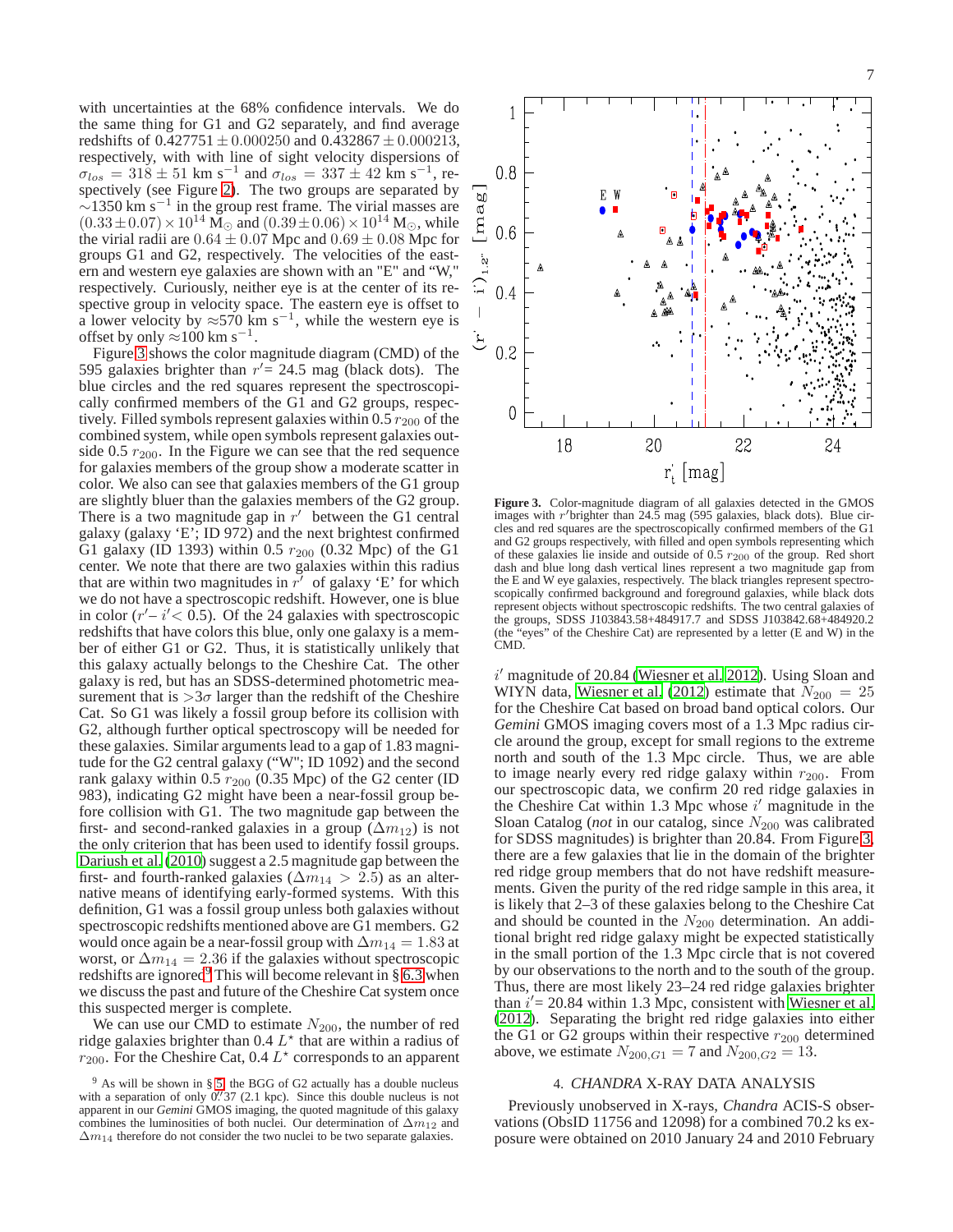1 for the Cheshire Cat. The data sets were processed beginning with the level 1 event file in a uniform manner following the *Chandra* data reduction threads employing CIAO 4.5 coupled with CALDB 4.5.7. Events with grades of 0, 2, 3, 4 and 6 were selected for all subsequent processing and analysis. The observation specific bad pixel files were applied from the standard calibration library included with CALDB 4.5.7.

There were no times of excessively high background, so the entire 70.2 ks observation time was utilized. The two individual observations were merged using the CIAO tool reproject\_obs for the spatial analysis. X-ray point sources were detected using wavdetect and verified by eye. For spatial work, the surface brightness was extracted using SHERPA in annular rings centered on the peak of Xray emission. Background was selected from a hot gasfree and point source-subtracted annular region centered on the peak of emission with an extent of  $120'' - 150''$ . For spectral work, we used specextract to extract spectra and generate RMF and ARF files for each observation separately, and then combine them into one spectrum by appropriately weighting the two RMFs and ARFs. Spectra were fit within XSPECv12.8 using an apec thermal model with Galactic absorption (using tbabs and a value of  $N_H$  =  $1.35 \times 10^{20}$  cm<sup>-2</sup>; [Dickey & Lockman 1990\)](#page-14-38) using  $\chi^2$  statistics with energy channels grouped such that each energy bin contained at least 25 photons. The abundance table from [Grevesse & Sauval \(1998\)](#page-14-39) was adopted. Background was selected from the same region used in the spatial analysis. Spectra were fit in the 0.5–7.0 keV energy range.

The adaptively smoothed 0.3–7.0 keV X-ray contours are shown plotted over the *HST* image in Figure [4.](#page-8-0) Diffuse X-ray emission is detected coincident with the group with a centroid of  $(\alpha, \delta) = (10^h 38^m 43^s 0.196, +48°49'19''.09)$ . By computing the X-ray centroid on a variety of spatial scales from 5′′ to 60′′ and noting the spread in center values, we estimate the uncertainty of the X-ray centroid to be  $2''$ . The centroid is not located at the position of either eye, but approximately halfway between the eyes (see Figure [5\)](#page-9-0). A bright X-ray point source is coincident with the western eye with a luminosity of  $L_X = 1 \times 10^{43}$  erg s<sup>-1</sup> (0.3–10 keV) assuming it is at the same redshift as the eye. The background-subtracted X-ray surface brightness profile is shown in Figure [6,](#page-10-0) with emission detected reliably out to a radius of 120′′ (570 kpc) with a total of about 1160 net counts. The profile was fit within SHERPA with a standard  $\beta$ -model with best-fit parameters  $β = 0.60 ± 0.03$  and a core-radius  $r_c = 64.7^{+8.5}_{-7.4}$  kpc (1σ uncertainties), both typical values for groups of galaxies.

The global temperature within a radius of  $60''$  (where with signal-to-noise begins to decline significantly) is  $4.3^{+0.9}_{-0.7}$  keV  $(1\sigma$  uncertainties). No useful constraints could be placed on the metallicity of the gas, so it was set to 40% of the solar value for all subsequent work. The inner 60′′ was broken into three equally spaced annular regions to derive a temperature profile, shown in Figure [7.](#page-10-1) The central 20′′ shows a strong peak  $(5.4^{+1.2}_{-0.8}$  keV) before dropping below 3 keV at larger radii. The total 0.3–10 keV (0.1–2.4 keV) luminosity within  $120''$  is  $1.1(0.72) \times 10^{44}$  erg s<sup>-1</sup>. The central cooling time can be estimated from [Voigt & Fabian](#page-14-40) [\(2004\)](#page-14-40) given as  $t_{cool}$  =  $20(n_e/10^{-3} \text{ cm}^{-3})^{-1}(T/10^7 \text{ K})^{1/2} \text{ Gyr.}$  Given a central temperature of 5.4 keV and a derived central density of 1.5  $\times$  $10^{-2}$  cm<sup>-3</sup>, the central cooling time is ~3 Gyr.

In order to study the eye galaxies and gravitational lenses of the Cheshire Cat in more detail, we examined archival observations taken with *HST* WFC3 using the F390W, F110W and F160W filters (program ID 13003). *HST* observed the target for 2400s with F390W, 1100s with F110W, and 1200s with F160W on 2013 March 16. The pivot wavelengths of these filters respectively correspond to 2741, 8060, and 10740 Å in the rest frame. We initially screened for cosmic rays using lacosmic [\(van Dokkum 2001\)](#page-14-41). We aligned and co-added the filter sub-exposures using the astrodrizzle package [\(Gonzaga et al. 2012\)](#page-14-42), with a scale of 0' 0588 per pixel and a pixel drop fraction of 0.6.

In order to estimate the center-of-mass for the system for comparison with results from the X-ray data, we examined the arc system of the Cheshire Cat. [Belokurov et al.](#page-14-26) [\(2009\)](#page-14-26) and [Bayliss et al. \(2011](#page-14-28)) identified four major ring systems associated with background galaxies at redshifts 0.80, 0.97, 2.20 and 2.78. The arc system displayed in *HST* imaging, however, is considerably more complex than indicated in either previous study, with multiple overlapping arcs and knots where previously only single knots were assumed. To first order, we assume that the center of mass for the lens is at the center of a circle which fits the surrounding system of arcs and knots, as for a simple "Einstein ring." We then fit circles by eye which correspond approximately to a given arc system. We begin with the assumption that [Belokurov et al.](#page-14-26) [\(2009\)](#page-14-26) and [Bayliss et al. \(2011](#page-14-28)) have recovered the correct arc systems, and then modify the circles as needed, associating knots by color.

Each of these circles is centered within  $\sim$ 1".5 of  $(\alpha, \delta)$  =  $(10<sup>h</sup>38<sup>m</sup>43<sup>s</sup> .079, +48°49'18''.39)$ . The X-ray centroid (§ [4\)](#page-6-0) falls very near the lens arc centroids (Figure [5\)](#page-9-0). This result is consistent with the bulk of lensing matter being located at approximately the midpoint between the eastern and western eyes. If, alternatively, we assumed that either eye is the center of a lens, we would expect to see additional knots at other points around the eye, but we find no evidence for such counterpart knots. New and deeper integral field unit spectroscopy could confirm the configuration of these lensing systems, which in turn would allow a more comprehensive mass distribution reconstruction. Such spectroscopy might be possible from the ground with optimal seeing, given a typical knot thickness of ∼0.7 ′′. We note that a weak lensing study of this system by [Oguri et al.](#page-14-29) [\(2012\)](#page-14-29) found an offset between the center of the inferred mass distribution and the BGG of the group, presumably the eastern eye.

Inspection of the western eye reveals it to be complex, with two distinct nuclei separated by 0''37 (2.1 kpc) embedded offcenter in an extended optical halo (Figure [5\)](#page-9-0). We label the nucleus to the northeast WA and the nucleus to the southwest WB. Careful alignment of the *Chandra* and *HST* images indicates that the bright X-ray point source mentioned in  $(\S 4)$  $(\S 4)$ is associated with the nucleus WA. This X-ray source is coincident with a 5.96 mJy VLA FIRST source. WA also appears significantly brighter in the *HST* F390W band image than WB, while the nuclei are of nearly equal brightness in the two long wavelength bands. Taken together this indicates that WA harbors an AGN.

### 6. DISCUSSION

#### <span id="page-7-2"></span><span id="page-7-1"></span>6.1. *The Mass and Size of the Cheshire Cat Group*

Our combined optical and X-ray study of the Cheshire Cat system gives us multiple means of determining the mass of the

# <span id="page-7-0"></span>5. *HST* IMAGING DATA ANALYSIS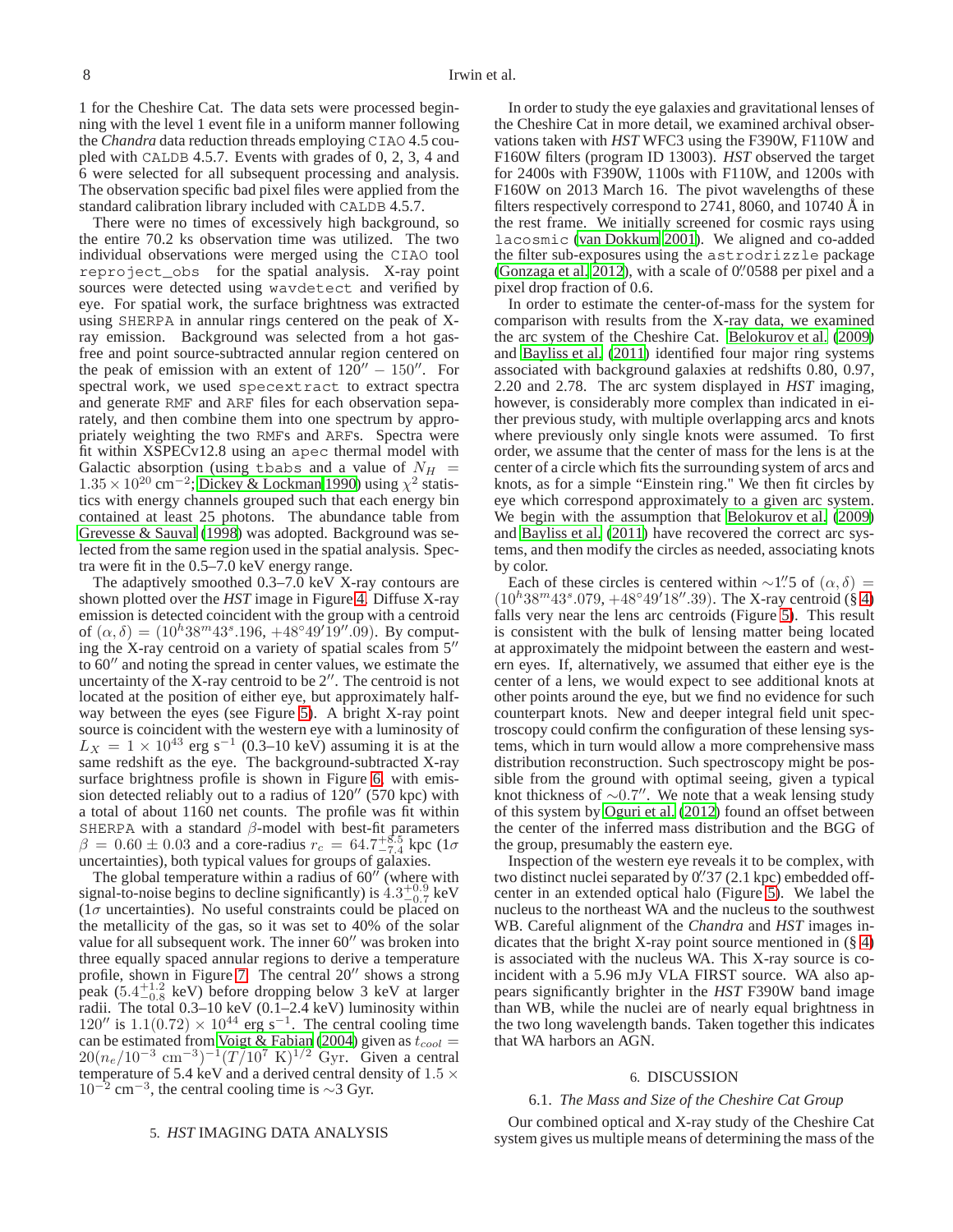

<span id="page-8-0"></span>**Figure 4.** Adaptively smoothed 0.3–7.0 keV *Chandra* ACIS-S contours (green) of the Cheshire Cat plotted over the F110W *HST* image showing extended, diffuse X-ray emission. Magenta crosses represent the locations of X-ray point sources. The red circle represents 0.2  $r_{200}$ .

group at various radii as well as characteristic size estimates of the group. Beginning with the galaxy richness parameter  $N_{200} = 23$ ,  $N_{200,G1} = 7$ , and  $N_{200,G2} = 13$ , that we determined in § [3,](#page-1-1) we can use scaling relations from the Northern Sky Optical Cluster Survey (NoSOCS; [Lopes et al. 2009\)](#page-14-43) survey to find the predicted  $r_{200}$  and  $M_{200}$ , and compare those values to scaling relations involving measured X-ray quantities. [Lopes et al. \(2009](#page-14-43)) find

$$
\ln(r_{200}) = 0.05 + 0.39 \ln(\frac{N_{200}}{25}) h_{70}^{-1} \text{ Mpc}
$$
 (1)

which gives  $r_{200} = 1.02$  Mpc,  $r_{200,G1} = 0.64$  Mpc, and  $r_{200,G2} = 0.81$  Mpc. The [Lopes et al. \(2009\)](#page-14-43) relation for mass  $M_{200}$  is

$$
\ln(M_{200}) = 0.21 + 0.83 \ln(\frac{N_{200}}{25}) \times 10^{14} h_{70}^{-1} \text{ M}_{\odot} \quad (2)
$$

to give masses of  $M_{200} = 1.2 \times 10^{14}$  M<sub>o</sub>,  $M_{200,G1} = 4.3 \times$  $10^{13}$  M<sub>☉</sub>, and  $M_{200,G2} = 7.2 \times 10^{13}$  M<sub>☉</sub>. Alternatively, the  $M_{200} - N_{200}$  relation for maxBCG clusters with a mean redshift of  $z = 0.25$  from [Johnston et al.](#page-14-44) [\(2007\)](#page-14-44)

$$
M_{200} = 1.26 \left(\frac{N_{200}}{20}\right)^{1.28} \times 10^{14} h_{70}^{-1} \text{ M}_{\odot},\tag{3}
$$

gives masses of  $M_{200} = 1.5 \times 10^{14}$  M<sub>o</sub>,  $M_{200,G1} = 3.3 \times$  $10^{13}$  M<sub>☉</sub>, and  $M_{200,G2} = 7.3 \times 10^{13}$  M<sub>☉</sub>. The mass for G1 is consistent with the mass determined from the velocity dispersion (§ [3\)](#page-1-1), while the mass for G2 is about a factor of two larger than the mass determined from the velocity dispersion.

The galaxy richness parameter can also predict the Xray properties of the Cheshire Cat group. Once again from [Lopes et al.](#page-14-43) [\(2009\)](#page-14-43):

$$
\ln(L_X) = -1.85 + 1.59 \ln(\frac{N_{200}}{25}) \times 10^{44} h_{70}^{-1} \text{ erg s}^{-1}, \text{ (4)}
$$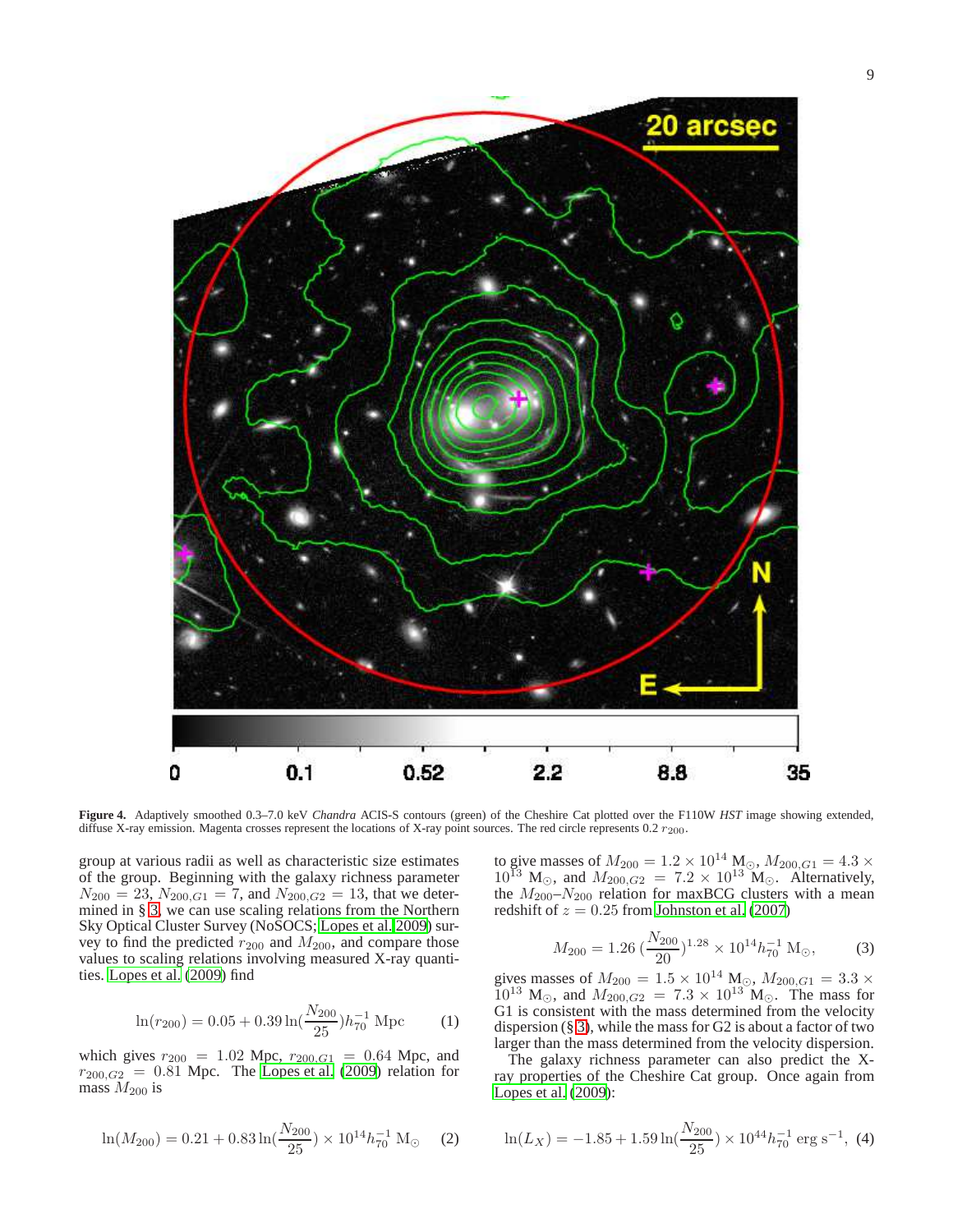

<span id="page-9-0"></span>**Figure 5.** *HST* image of the Cheshire Cat group with F390W, F110W and F160W filters as blue, green and red in log scale. Likely arc systems are indicated using green, blue, red and cyan circles. The center of each circle is indicated with an "x" of the same color. The X-ray centroid, for comparison, is indicated with a magenta cross. Also note the off-center double nucleus of the western eye. A bright X-ray point source is associated with the northeast (WA) nucleus (cyan arrow).

where  $L_X$  is measured in the *ROSAT* 0.1–2.4 keV band, and

$$
\ln(T_X) = 1.05 + 0.56 \ln(\frac{N_{200}}{25}) h_{70}^{-1} \text{ keV}, \quad (5)
$$

yielding estimates of  $L_X = 1.4 \times 10^{43}$  erg s<sup>-1</sup> and  $T_X =$ 2.7 keV (if applied to each sub-group separately, we obtain  $L_{X,G1} = 2.1 \times 10^{42}$  erg s<sup>-1</sup>,  $L_{X,G2} = 5.6 \times 10^{42}$  erg s<sup>-1</sup>,  $T_{X,G1} = 1.4$  keV, and  $T_{X,G2} = 2.0$  keV). Compared to the measured values of  $L_X(0.1 - 2.4 \text{ keV}) = 7.2 \times 10^{43} \text{ erg}$  $s^{-1}$  and  $T_X = 4.3$  keV, the Cheshire Cat is hotter and much more luminous than predicted. We believe the elevated X-ray luminosity and temperature is the result of shock heating from a merger of the two groups, and we will return to this issue in § [6.2.](#page-10-2)

We can use the best-fit hot gas temperature along with the best-fit  $r_c$  and  $\beta$  values from the X-ray surface brightness distribution to estimate  $r_{200}$  and total gravitational mass via [Helsdon & Ponman \(2003](#page-14-45)) and [Arnaud & Evrard \(1999](#page-14-46)):

$$
r_{200} = 0.81 \left(\frac{kT}{keV}\right)^{1/2} h_{70}^{-1} E(z)^{-1} \text{ Mpc},\tag{6}
$$

where 
$$
E(z) = [\Omega_m(1+z)^3 + \Omega_{\Lambda}]^{1/2}
$$
 and

$$
M(r=r_{200})=8.08\times10^{14}\beta\frac{kT}{10{\rm keV}}\frac{r_{200}}{\rm Mpc}\frac{(r_{200}/r_c)^2}{1+(r_{200}/r_c)^2}\frac{h_{70}^{-1}}{(7)}{\rm M_\odot},
$$

respectively. We calculate each quantity using the measured global temperature of 4.3 keV, and the temperature outside the central, hot core beyond 110 kpc of 2.7 keV which might more accurately represent the unshocked virial temperature of the group. For  $kT = 4.3$  keV, we obtain  $r_{200} = 1.36$  Mpc and  $\widetilde{M}_{200} = 2.8 \times 10^{14}$  M<sub>☉</sub>, while for  $kT = 2.7$  keV, we obtain  $r_{200} = 1.08$  Mpc and  $M_{200} = 1.3 \times 10^{14}$  M<sub>☉</sub>. Using a lower temperature of  $kT = 2.7$  keV gives an estimate of  $M_{200}$  more in line with the estimate derived from the galaxy richness and our estimate from the galaxy velocities, lending further credence to the notion that the hot  $> 5$  keV gas in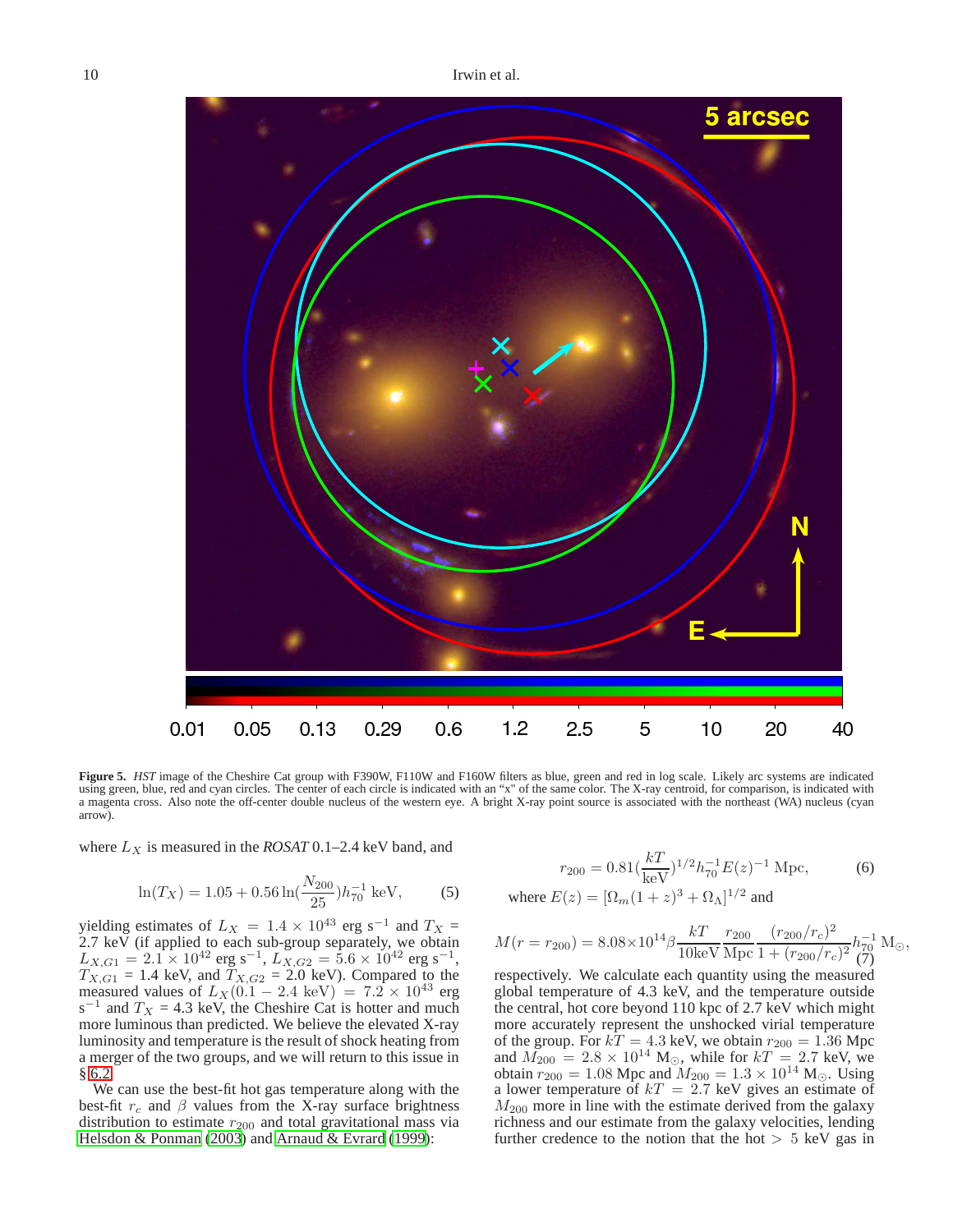

<span id="page-10-0"></span>**Figure 6.** Background-subtracted and non-background-subtracted 0.5–7.0 keV X-ray surface brightness profile of the Cheshire Cat group with  $1\sigma$  uncertainties. The best-fit  $\beta$ -profile is also shown with parameters  $\dot{\beta} = 0.60 \pm 0.03$ and core radius  $r_c = 64.7^{+8.5}_{-7.4}$  kpc.



<span id="page-10-1"></span>**Figure 7.** Temperature profile of the hot gas in the Cheshire Cat with  $1\sigma$ confidence uncertainties.

the center and the high X-ray luminosity result from shock heating.

We must compare the properties of the Cheshire Cat to cluster samples in the literature rather than groups, since the global temperature of 4.3 keV exceeds that of the hottest groups in group samples (and hotter than all 11 fossil groups

in the [Miller et al. \(2012\)](#page-14-16) sample). With a bolometric X-ray luminosity of  $L_{X,bol} = 1.1 \times 10^{44}$  erg s<sup>-1</sup>, the Cheshire Cat lies below the best-fit  $L_{X,bol} - kT$  relation of [Vikhlinin et al.](#page-14-47) [\(2009\)](#page-14-47) and [Wu et al. \(1999\)](#page-14-48), indicating that it is hotter than expected for its X-ray luminosity (or alternatively stated, Xray underluminous for its temperature). This is not unexpected given that the system has likely undergone a recent collision that has shock heated the gas to higher temperature. The Cheshire Cat lies slightly above the  $L_X - M_{200}$  relation of [Rykoff et al. \(2008](#page-14-49)) and consistent with the fossil group sam-ple of [\(Miller et al. 2012\)](#page-14-16)). The summed  $r'$  magnitudes of the confirmed galaxies is  $6 \times 10^{11}$  L<sub>⊙</sub> putting the Cheshire Cat somewhat above the  $L_{opt} - L_{X,bol}$  relation of [Girardi et al.](#page-14-19) [\(2014\)](#page-14-19) for non-fossil groups, but within the scatter for fossil groups. Given that the Cheshire Cat is believed to be a merger, it is useful to compare its properties to the scaling relations of merging groups and clusters. [Ketulla et al. \(2014\)](#page-14-50) recently determined scaling relations for a sample of clusters from weak lensing and X-ray analyses, and found no difference between their merging and non-merging sub-samples within the uncertainties. Thus, even among merging systems the Cheshire Cat appears to be hotter than expected based on scaling relations.

Using the four gravitational arcs that have measured redshifts and assuming the radius of the arc is equal to the Einstein radius, we can estimate the mass inside the radius following, e.g., [Narayan & Bartelmann \(1996](#page-14-51)):

$$
M = \theta_e^2 \frac{c^2}{4G} \frac{D_s D_l}{D_{ls}},\tag{8}
$$

where  $\theta_e$  is the angular Einstein radius, c is the speed of light, G is the gravitational constant,  $D_s$  and  $D_l$  are the angular diameter distances to the lensed galaxy and the lens, respectively, and  $D_{ls}$  is the distance between the lensed galaxy and the lens. The four arcs have angular radii of  $9''/0$ ,  $9''/7$ ,  $12''3$ , and 12" 5 (51, 55, 70, and 71 kpc, respectively) corresponding to lensed galaxies at redshifts 0.97, 2.78, 0.80, and 2.20, leading to mass estimates of  $2.3 \times 10^{13}$  M<sub>☉</sub>,  $1.8 \times 10^{13}$  M<sub>☉</sub>,  $5.3 \times 10^{13}$  M<sub>☉</sub>, and  $3.3 \times 10^{13}$  M<sub>☉</sub>, respectively. These are comparable to the values obtained by [Belokurov et al.](#page-14-26) [\(2009\)](#page-14-26) and [Kubo et al. \(2009\)](#page-14-27) for the arc redshifts that were known at the time of those studies. The uncertainties of the positions of the centers of the arcs and therefore the angular radii of the arcs of ∼1."<sup>5</sup> lead to uncertainties on the mass estimates of 20%–30%, which may explain why the masses do not increase monotonically with radius. The above formula is also only strictly accurate for a point source mass rather than an extended mass distribution. Still, it is clear that the large lensing masses within a small volume demonstrate that this is a very mass-concentrated group, in agreement with the very high  $c_{200}$  parameter of 17–34 as measured by [Bayliss et al.](#page-14-28) [\(2011\)](#page-14-28) and [Wiesner et al. \(2012\)](#page-14-30).

### 6.2. *A Nearly Certain Line of Sight Merger*

<span id="page-10-2"></span>The dynamical state of the Cheshire Cat is undoubtedly complex, but a number of results indicate that the system has experienced a merger very recently. The most likely scenario is that the eastern eye was the central galaxy in a group that collided with a roughly comparable mass group centered on the western eye in a direction nearly along the line of sight. The most compelling evidence is the double-peaked velocity distribution (Figure [2\)](#page-3-0), with ∼19 galaxies centered at 0.4278 and ∼29 galaxies centered at 0.4329, a group rest frame velocity difference of 1350 km s<sup>-1</sup>. It is unlikely that this velocity difference is due to the Hubble flow with the two groups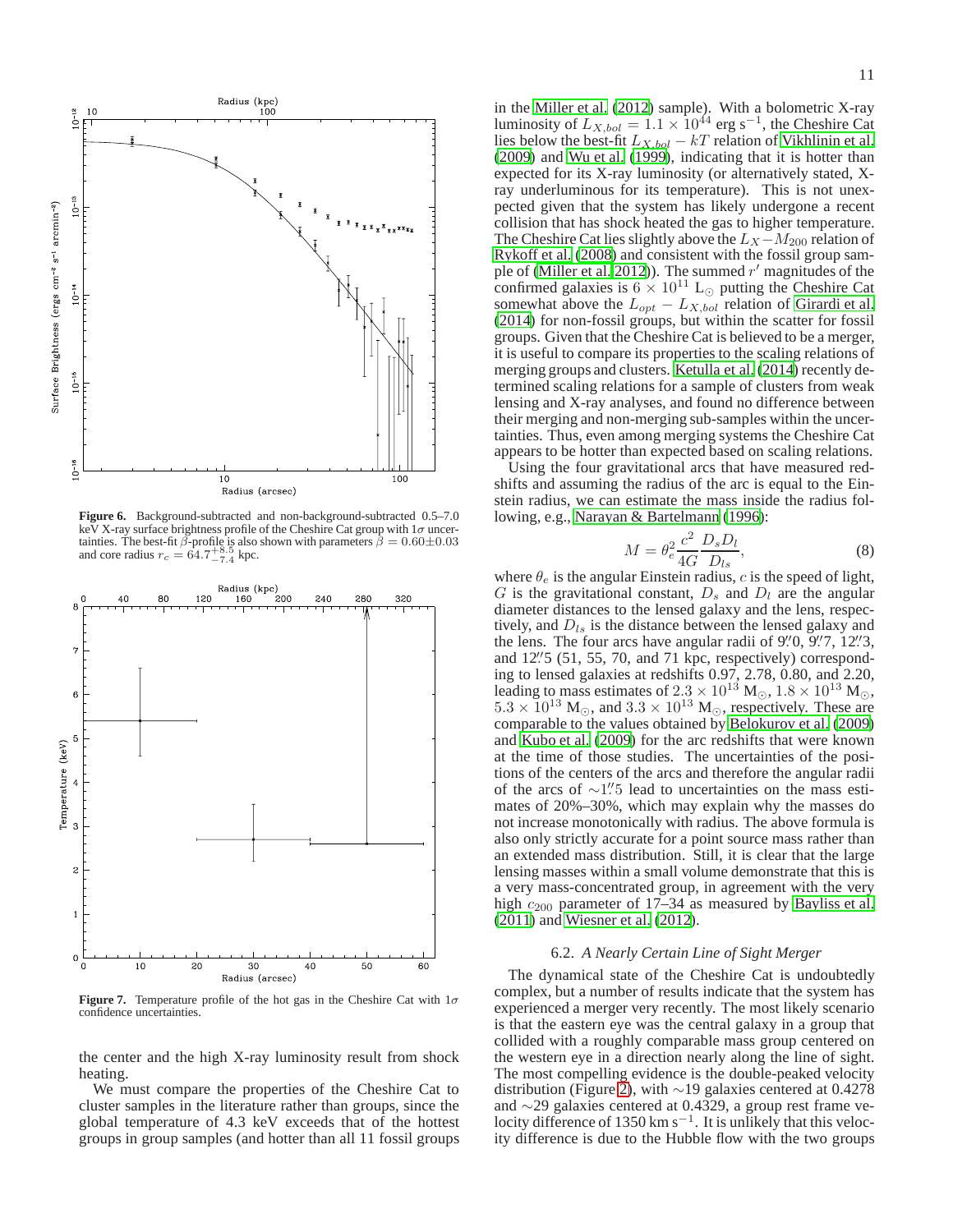separated along the line of sight by a proper distance of 12 Mpc for three reasons. First, if these were two separate, noninteracting groups each would have its own much fainter Xray halo centered on its own BGG which would not have interacted yet given the 12 Mpc separation. Instead, we see only one X-ray halo that is not centered on either bright elliptical eye, but whose centroid is located approximately midway between the two eye BGGs. The collision of the two X-ray halos along the line of sight would most likely not produce any spatial asymmetries in the X-ray contours as is commonly seen in plane-of-the-sky mergers, which explains why the X-ray surface brightness is well-fit by a single  $\beta$ -model.

Second, none of the gravitational lens arc centers coincide with either eye, but instead all cluster within 9 kpc of one another at a position midway between the eyes near the position of the X-ray centroid (Figure [5\)](#page-9-0). This is particularly relevant for the arc centers, which are most sensitive to the dark matter distribution, indicating that neither eye is located at the center of the mass distribution of the group. In addition, the fact that neither eye is even at the center of its own galaxy distribution in velocity space (see Figure [2\)](#page-3-0) suggests that both galaxies have been dislodged from their respective dark matter distribution centers during their gravitational interaction during the merging process.

Third, the temperature of the X-ray gas in the central 20′′ (110 kpc) is 5.4 keV and the global temperature of 4.3 keV is hotter than would be expected for a group of this mass or richness value. While the scaling relations of [Lopes et al. \(2009\)](#page-14-43) were derived using largely normal groups rather than specifically fossil groups, we can look to fossil groups of similar galaxy richness in the literature for a comparison. In the fossil group sample of [Miller et al. \(2012](#page-14-16)), the two fossil groups with  $N_{200}$  greater than 20 have measured global X-ray temperatures of 2.6 and 1.6 keV. The [Lopes et al.](#page-14-43) [\(2009\)](#page-14-43) relation for  $N_{200}$  versus X-ray luminosity predicts an X-ray luminosity of  $1.4 \times 10^{43}$  erg s<sup>-1</sup> for the Cheshire Cat which is a factor of 4.5 below what is measured, while the two  $N_{200} > 20$  fossil groups of [Miller et al. \(2012](#page-14-16)) have soft X-ray luminosities  $\leq$  1×10<sup>43</sup> erg s<sup>-1</sup>, in accordance with the [Lopes et al. \(2009\)](#page-14-43) relation. The elevated X-ray temperature and luminosity of the Cheshire Cat are characteristic of shock heating brought about by a high velocity impact between the two groups. We can roughly estimate the Mach number of the collision from the ratio of the estimated pre-shock temperature of the larger group prior to impact, 2.0 keV (the assumed pre-merger temperature of the G2 group), to the post-shock temperature of 5.4 keV in the central regions of the group. Applying the Rankine-Hugeniot equations with a temperature jump of a factor of  $\sim$ 2.7 we estimate the Mach number  $M \sim 2.4$  (see [Markevitch & Vikhlinin 2007\)](#page-14-52). Given that the sound speed of an ideal gas at 2.0 keV is approximately 720 km s<sup>-1</sup> and assuming that the velocity difference between the two sub-group peaks was 1350 km s<sup>-1</sup>, a similar Mach number ( $M \sim 1.9$ ) is obtained if we assume the collision has happened along or nearly along our line of sight.

In summary, there is abundant evidence that two groups, with mass ratios of 1–2:1 have collided along our line of sight. The resulting supersonic collision has shocked heated the gas in the center of the group to  $>5$  keV, and significantly raised the total X-ray luminosity of the gas as a result.

## <span id="page-11-0"></span>6.3. *The Past and Future of the Cheshire Cat and Its Implications on Fossil Groups*

It seems likely that the Cheshire Cat is composed of two separate groups that have recently begun the merging process. If true, then the 19 spectroscopically confirmed members of the eastern eye group (G1) might have composed a small fossil group prior to the merging, as discussed in § [3.](#page-1-1) It is likely that the eastern eye that was the BGG of that group was more than two magnitudes brighter than the next brightest galaxy in that group (§ [3\)](#page-1-1). It is also likely this group had an X-ray halo exceeding  $L_{X,bolometric} > 10^{42} h_{50}^{-2}$  erg s<sup>-1</sup> based on  $N_{200} - L_X$  scaling relations to satisfy the formal definition of a fossil group. For our choice of  $h$  and after converting from bolometric to 0.1–2.4 keV luminosity (assuming a 1–2 keV group temperature expected for an  $N_{200} = 7$  group), this luminosity threshold becomes  $4 \times 10^{41}$  erg s<sup>-1</sup>. The [Lopes et al.](#page-14-43) [\(2009\)](#page-14-43) relation between  $N_{200}$  and  $L_X$  predicts  $L_X = 2 \times 10^{42}$ erg s<sup>-1</sup> for an  $N_{200} = 7$  group, with all four groups in the [Lopes et al. \(2009](#page-14-43)) sample with  $N_{200} = 6 - 10$  actually above the best-fit relation (all above  $4 \times 10^{42}$  erg s<sup>-1</sup>). Given that the expected  $0.1 - 2.4$  keV luminosity of G1 is an order of magnitude above the [Jones et al. \(2003\)](#page-14-5) threshold, it is very likely that G1 met the X-ray criterion of a fossil group before its merger with G2. Similar arguments make it likely that the G2 group also had a high enough X-ray luminosity to fulfill the [Jones et al. \(2003\)](#page-14-5) X-ray criterion, although it marginally failed both the  $\Delta m_{12}$  and  $\Delta m_{14}$  fossil group criteria.

We can estimate the time scale for the the 'E' and 'W' eye galaxies to merge into one system, creating an even more luminous galaxy at the center of the Cheshire Cat. We utilize the results of [Kitzbichler & White](#page-14-53) [\(2008\)](#page-14-53) who use a semianalytic model based on the Millennium N-body simulation to estimate the merging rate and time scale of galaxy pairs. They find that the merging time scale is  $T \approx 1.6 r_{\star} M_{\star}^{-0.3}$ Gyr for galaxies where the line of sight velocity difference between the two galaxies is less than 3000 km s<sup>-1</sup>, where  $r_{\star}$  is the maximum projected separation of the two galaxies in units of 35.7  $h_{70}^{-1}$  kpc and  $M_{\star}$  is the stellar mass of the galaxies in units of  $4.3 \times 10^{10} h_{70}^{-1}$  M<sub>☉</sub>. After the eye galaxies merge, they would have an apparent  $r'$  magnitude of 18.24, which once corrected for K-corrections and elliptical galaxy evolutionary corrections [\(Roche et al. 2009;](#page-14-54) [Girardi et al. 2014\)](#page-14-19) leads to an absolute magnitude of the merged galaxy of  $M_r = -24.0$ . Assuming a mass-to-light ratio of six in the  $r'$  band for an elliptical galaxy, the approximate mass divided equally between the two galaxies is  $8.9 \times 10^{11}$  M<sub>☉</sub>. This would give a merging time of ∼0.9 Gyr. A similar calculation indicates that the dual nucleus of the western eye (WA and WB) should merge on a time scale of just a few tens of Myr, well before the eyes themselves merge.

Following the merger, the merged galaxy will be more than two magnitudes brighter than the next brightest spectroscopically confirmed galaxy within 0.5  $r_{200}$  of the combined system, which we estimate to be 0.5 Mpc for an eventually relaxed  $N_{200} = 23$  group (§ [6.1\)](#page-7-2). Within this radius, there are two galaxies without spectroscopic redshifts that are bright enough to ruin the fossil group status of the merged system by violating the  $\Delta m_{12} > 2.0$  criterion. However, these galaxies are both quite blue and are statistically unlikely to be located within the Cheshire Cat. If the  $\Delta m_{14} > 2.5$  criterion is used instead, the merged group will qualify as a fossil group regardless of the group membership status of the two blue galaxies. The X-ray criterion of a fossil group should be easily satisfied. Even after the high shock-induced X-ray luminosity declines, the expected X-ray luminosity for a relaxed  $N_{200} = 23$  group is  $few \times 10^{43}$  erg s<sup>-1</sup> [\(Lopes et al. 2009](#page-14-43)),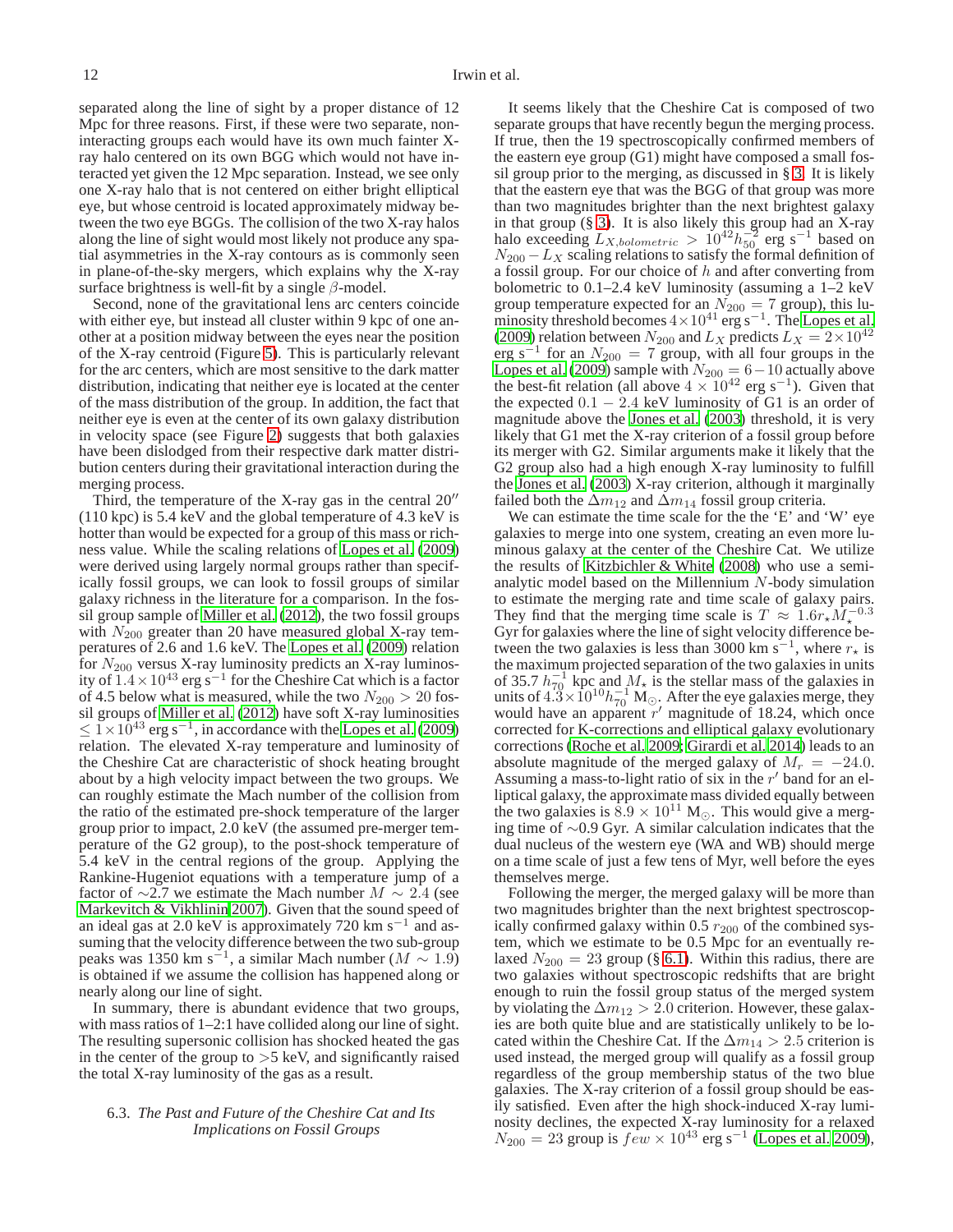well above the [Jones et al. \(2003\)](#page-14-5) X-ray criterion.

High mass concentrations  $c_{200}$  are expected of fossil groups (e.g. [Khosroshahi et al. 2007\)](#page-14-7), so the high measured  $c_{200}$ value already present if the Cheshire Cat system is not unexpected given that both G1 and G2 were believed to be fossil and near-fossil groups prior to the merger. However, in this situation, a high mass concentration is not necessarily evidence of the fossil group (or near-fossil group) natures of the initial subgroups. Line of sight mergers are known to increase concentration parameters markedly (e.g. [Corless & King 2007\)](#page-14-55). Thus, it is not possible to disentangle the contribution to  $c_{200}$  from the possible fossil group nature of the subgroups from the boost to  $c_{200}$  given to the system from the geometry of the merger.

It is interesting to note that that given the merger time scale, any observer who is currently within  $z \sim 0.3$  of the Cheshire Cat should already see a massive fossil group with a luminous  $M_r = -24.0$  BGG at its center. Most fossil groups identified to date have been at  $z = 0.3$  or closer. Thus, from our point of view the Cheshire Cat gives us the opportunity to study the properties of a massive fossil group progenitor before its final assembly that can be compared to more nearby systems that have already achieved fossil group status.

Despite not being a fossil group yet, our current view of the Cheshire Cat illustrates the ambiguity of fossil group definitions. The system G1 most likely was already a fossil group, but had its fossil group status removed when it merged with G2. The group will transition back to fossil group status once the eye galaxies merge in a Gyr, but the fossil group status is always subject to change if even one new luminous system enters the system via a future merger, and future observers will classify the object as a normal group. In the local Universe, this appears to be happening to the NGC 1407 group, which would be classified as a fossil group if it were not for the high velocity infall of NGC 1400 into the group at the moment [\(Su et al. 2014\)](#page-14-56). In this regard, the  $\Delta m_{14} > 2.5$  mag criterion for a fossil group may be more robust against the infall of a single luminous galaxy than the  $\Delta m_{12} > 2.0$  mag criterion for a fossil group, but both methods are susceptible to the infall of a group with more than one moderately large elliptical galaxy. Moving in and out of a fossil group phase is expected, as N-body simulations of the evolution of galaxy groups (e.g. [von Benda-Beckmann et al. 2008;](#page-14-23) [Dariush et al.](#page-14-24) [2010;](#page-14-24) [Cui et al. 2011;](#page-14-57) [Gozaliasl et al. 2014](#page-14-58)), indicate that few fossil groups identified by either magnitude gap definition at high redshift survive to remain fossil groups at present, and few fossil groups at  $z = 0$  were identified as fossil groups at high redshift. Yet if there is a fundamental difference between fossil groups and normal groups, in the sense that fossil groups assembled earlier as the name implies, and manifested by larger mass concentration parameters and X-ray scaling relations that more closely resemble clusters than groups, such differences will not be altered by the infall of a modest number of moderately luminous galaxies. This highlights the problems of defining an efficient method for identifying truly old galaxy systems. Indeed, [Dariush et al.](#page-14-24) [\(2010\)](#page-14-24) finds that neither the  $\Delta m_{12} > 2.0$  mag nor the  $\Delta m_{14} > 2.5$  criteria are particularly efficient at selecting systems that formed early in their simulations. We note that the simulations do suggest, however, that the large mass (1.2−1.5 × 10<sup>14</sup> M<sub>☉</sub>) and  $\overline{\Delta}m_{14}$ (2.70 mag) of the future Cheshire Cat post-merger will allow the Cheshire Cat to remain a fossil group longer than a typical fossil group. [Gozaliasl et al. \(2014\)](#page-14-58) find that 40% of fossil groups with masses exceeding  $10^{14}$  M<sub>☉</sub> (which might

13

be more accurately called fossil clusters) retain their fossil group status from  $z = 1$  to  $z = 0$ , a much larger fraction than was found for lower mass fossil groups. Also, [Dariush et al.](#page-14-24) [\(2010\)](#page-14-24) find that fossil groups that meet the  $\Delta m_{14} > 2.5$  criterion remain fossil groups for an additional Gyr on average compared to fossil groups that meet the  $\Delta m_{12} > 2.0$  criterion. So there is a reasonable chance that the Cheshire Cat will remain a fossil group for quite a while following the merger.

Previous studies have noted the lack of cool cores in some fossil groups [\(Khosroshahi et al. 2004,](#page-14-20) [2006](#page-14-13); [Sun et al. 2004](#page-14-21)), which is unexpected if fossil groups are old systems that have been passively evolving since early times. However, if some fossil groups form from the merger of two fossil (or nearfossil) groups like the Cheshire Cat system, any pre-existing cool core in one or both of the pre-merger groups will likely be destroyed by shock heating due to the merger. Given the high relative velocity between G1 and G2, any cool core present within either group would have been destroyed by the merger. We calculated in § [4](#page-6-0) that the central cooling time of the Cheshire Cat is 3 Gyr, and it will taken even longer for gas to cool out at a sufficiently large radius for a cool core to be identified observationally at the redshift of the group. On the other hand, the group should satisfy the condition for a fossil group once the two eye galaxies merge in about 0.9 Gyr. Thus, for at least 2 Gyr the Cheshire Cat will appear as a fossil group without a cool core. This implies that if the merger of two fossil (or near-fossil) groups can be a common avenue for the formation of fossil groups, the lack of well-developed cool cores in some present-day fossil groups is a consequence of the lag in time between the final galaxy merger and the establishment of a cool core following the shock heating of the intragroup media of each merging sub-group.

## 6.4. *Similar Systems to the Cheshire Cat Group*

We searched the literature for descriptions of other groups of galaxies that could potentially be fossil group progenitors, i.e., systems with two or more giant elliptical galaxies close enough to merge in less than a few Gyr surrounded by a collection of galaxies with brightnesses at least two magnitudes fainter than the expected brightness of the final merged galaxy. J054-0309 studied by [Schirmer et al.](#page-14-59) [\(2010\)](#page-14-59) is believed to be a fossil group falling into a spiral-dominated sparse cluster, although in this case there is only one bright elliptical. Also, the hot ICM is cooler than expected (rather than hotter than expected like the Cheshire Cat) with no evidence of shock heating indicative of a recent merger. There also is no clear evidence of a double-peaked velocity distribution of the galaxies. In fact, [Schirmer et al.](#page-14-59) [\(2010\)](#page-14-59) speculate that rather than a sparse cluster, this component may be galaxies feeding an existing fossil group along a filament. While interesting, this is substantially different from what we propose for the Cheshire Cat.

UGC842 [\(Lopes de Oliveira et al. 2010\)](#page-14-60) is a low-mass fossil group that exhibits a double-peaked velocity distribution, and a higher than expected ICM temperature indicative of shock heating, similar to the Cheshire Cat, but with one velocity peak dominated by ellipticals and the other velocity peak containing a significant fraction of spirals. However, the entire system also contains only one giant elliptical galaxy, and [Lopes de Oliveira et al. \(2010\)](#page-14-60) were unable to determine whether the two subgroups are interacting or merely projected along the line of sight.

[Zarattini et al. \(2014\)](#page-14-61) point out that the group FGS06 [\(Santos et al. 2007\)](#page-14-62) is composed of two bright ellipticals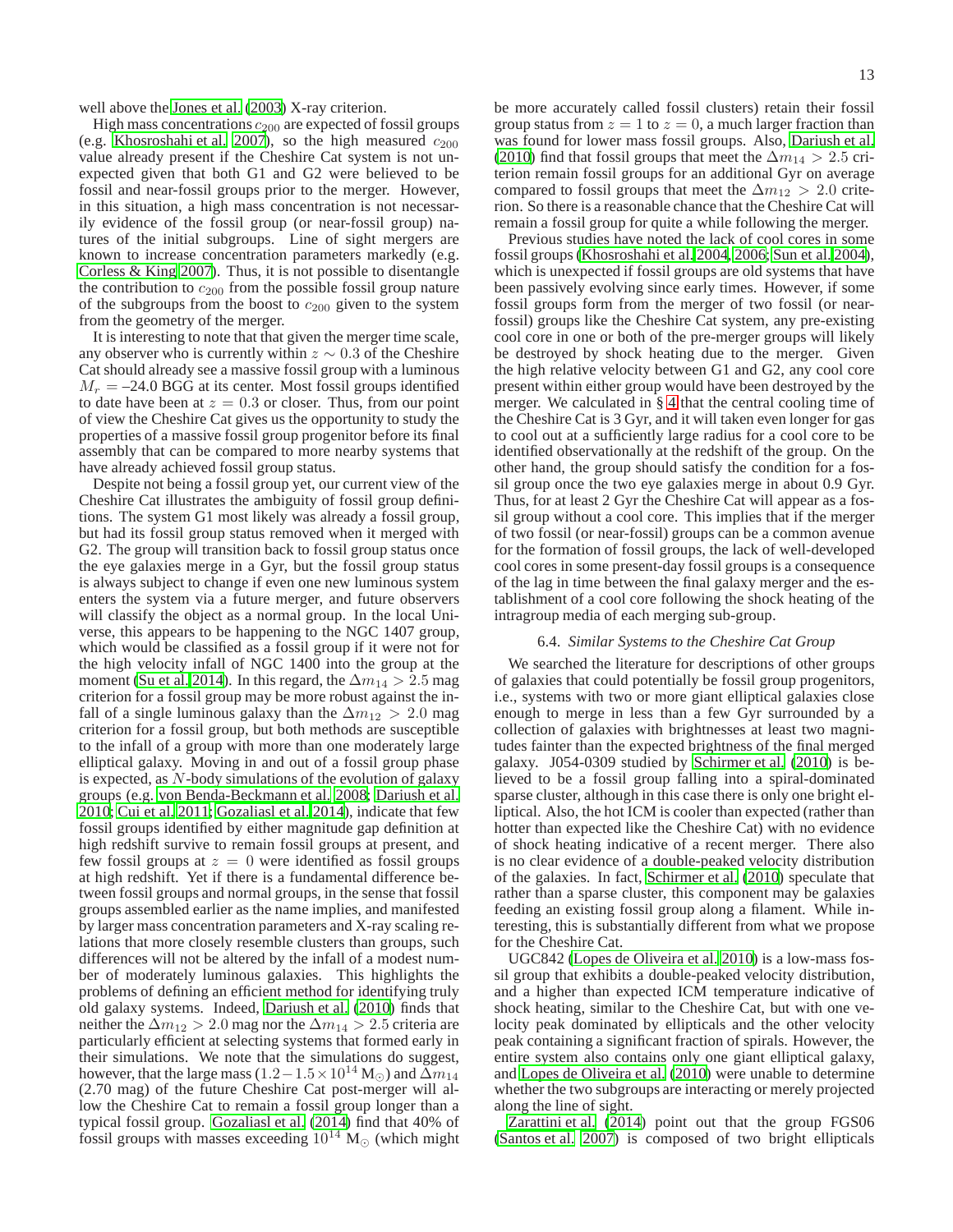14 Irwin et al.

of nearly equal brightness, and then a large gap between the second-rank galaxy and the third-rank galaxy. If the second-ranked galaxy were removed, the system would fail the  $\Delta m_{12} > 2.0$  mag criterion for a fossil group, although it would pass the  $\Delta m_{14} > 2.5$  mag criterion. [Zarattini et al.](#page-14-61) [\(2014](#page-14-61)) suggest this is a transitional fossil system. However, the two brightest galaxies are so far apart (projected separation of nearly 300 kpc) that they will not be merging any time soon to create a fossil group like the Cheshire Cat. In other words, FGS06 is "stuck" in this transitional phase for the foreseeable future.

Perhaps the closest analog to the Cheshire Cat is CL 0958+4702, whose constituent central galaxies will coalesce with the brightest cluster galaxy in 110 Myr [\(Rines et al.](#page-14-63) [2007\)](#page-14-63). While this combined galaxy will only be 1.3 mag brighter than the future second-ranked galaxy, a substantial amount of intracluster light (totaling  $10^{11}L_{\odot}$ ) surrounding the merging galaxies in a halo is expected to be accreted by the merged galaxy in a Gyr. If the entire amount of intracluster light is accreted, the magnitude gap between the merged system and the second-ranked galaxy will be ∼2.0 mag, possibly qualifying this system as a fossil group progenitor. The hot gas component of CL 0958+4702 is somewhat cooler and less X-ray luminous than the Cheshire Cat with a 50% smaller virial mass, and does not show evidence for merging in either its X-ray properties or galaxy velocity distribution as the Cheshire Cat does.

A lack of a substantial number of identified fossil progenitors does not necessarily indicate that the Cheshire Cat is rare or unique, but could result from the fact that a concerted effort has not been undertaken to find such systems. A search for more groups transitioning from the non-fossil phase to the fossil phase via mergers would lend insight into how fossil groups form. We have begun an effort to identify galaxy systems with two or more bright elliptical galaxies surrounded by a population of much fainter galaxies, in which the brightest elliptical galaxies are expected to merge on time scales of less than a few Gyr to form a fossil group by z∼0.1 or less. By forming a sequence of systems with a variety of merging time scales, we can form an evolutionary sequence of groups from non-fossil to fossil phase. Millennium simulations predict that  $L^*$  evolves differently as a function of redshift for fossil groups than it does for non-fossil groups [\(Gozaliasl et al.](#page-14-58) [2014\)](#page-14-58). A comparison of the galaxy luminosity function and  $L^*$  of progenitors might indicate whether groups identified as fossil group progenitors more closely follow the  $L^*$  relation for fossil groups or non-fossil groups. The X-ray scaling relations of fossil group progenitors might also differ from those of either fossil groups or non-fossil groups, particularly if shock heating due to merging subgroups as is believed to be happening in the case in the Cheshire Cat is common. To date, most simulations have focused mainly on the properties of groups once they have already reached the fossil phase, with little emphasis on the fossil group progenitor phase other than how long the groups stay in this progenitor phase on their way in/out of this phase. It would be useful if future simulations included a more detailed study of the fossil group progenitor phase as the group transistions from non-fossil group to fossil group, tracing such quantities as the galaxy luminosity function of groups in the progenitor phase, shock heating due to heating and the subsequent cooling time scales of the hot gas, and galaxy merging time scales for the last two large galaxies to become the BGG of the eventual fossil group.

## 7. SUMMARY

<span id="page-13-0"></span>Our optical and X-ray study of the Cheshire Cat gravitational lens system indicates that this system is one of the most likely (and potentially the first) example of a fossil group progenitor. Our primary findings are:

1) We obtained *Gemini* GMOS-determined spectroscopic redshifts for 34 group galaxies, and added 14 more from the literature. The group shows a bimodal velocity distribution, with peaks separated by 1350 km s<sup>-1</sup>. The two eye galaxies lie in different peaks, although neither eye is at the center of its respective velocity peak. Using our imaging and velocity information along with published galaxy richness and X-ray scaling relations, we find that for the Cheshire Cat  $N_{200} = 23$ ,  $\sigma_{los} = 659 \pm 69$  km s<sup>-1</sup>,  $r_{200} = 1.0$ -1.3 Mpc, and  $M_{200} =$  $(1.2-1.5)\times10^{14}$  M<sub>☉</sub>. Dividing the galaxies into two separate sub-group distributions gave velocity dispersions of  $\sigma_{los}$  =  $318 \pm 51$  km s<sup>-1</sup> and  $\sigma_{los} = 337 \pm 42$  km s<sup>-1</sup>, and virial masses of  $(0.33 \pm 0.07) \times 10^{14}$  M<sub>o</sub> and  $(0.39 \pm 0.06) \times$  $10^{14}$  M<sub>☉</sub>, respectively, for the eastern eye group (G1) and the western eye group (G2). On the other hand, group scaling relations predict that G2 is approximately twice as massive as G1. Four separate gravitational arcs give mass estimates of  $few \times 10^{13}$  M<sub>☉</sub> inside a radius of ~60 kpc.

2) The Cheshire Cat shows abundant evidence for merging of two groups of approximately equal mass along the line of sight. In addition to a bimodal velocity distribution, the central X-ray temperature and X-ray luminosity are much higher than expected for its galaxy richness even in comparison to fossil groups, indicating heating from an  $M \sim 1.9$ –2.4 shock. Also, the center of the X-ray halo and of the four gravitational arcs are not located at the position of either eye galaxy, but midway between them, indicating that neither of the two dominant galaxies in the system reside at the center of the mass distribution of the group. Before the collision, the eastern eye was mostly likely the BGG of a small fossil group, and the western eye was most likely the BGG of a near-fossil group.

3) *HST* imaging reveals that the western eye is composed of two nuclei of similar brightness embedded off-center in an extended stellar halo. The nuclei are separated by a projected distance of only 2.1 kpc, and should merge together in a few tens of Myr. The two eye galaxies should merge in less than a Gyr to form a massive fossil group with a  $M_r = -24.0$  BGG at its center, after which the system will be a fossil group. Thus, the Cheshire Cat is a prime candidate for a fossil group progenitor. Observers currently within  $z \sim 0.3$  most likely already see the Cheshire Cat as a massive fossil group.

4) The time scale for the eyes to merge and for the system to satisfy the criteria of a fossil group is shorter than the estimated cooling time of the hot gas in the core of the group. This means there will be a period of time where the system will be a fossil group without a cool core. If the merging of fossil (or near-fossil) groups is a viable mechanism for creating a substantial fraction of present-day fossil groups, the observed lack of cool cores in some fossil groups is understandable.

Acknowledgments: We thank Rob Proctor, Ka-Wah Wong, Dacheng Lin, and Li Ji for useful conversations and feedback, and an anonymous referee for a thorough reading of the manuscript. We also thank Matthew Bayliss in assisting us in obtaining galaxy redshifts from his sample. This work was supported by *Chandra* Grant GO0-11148X, and